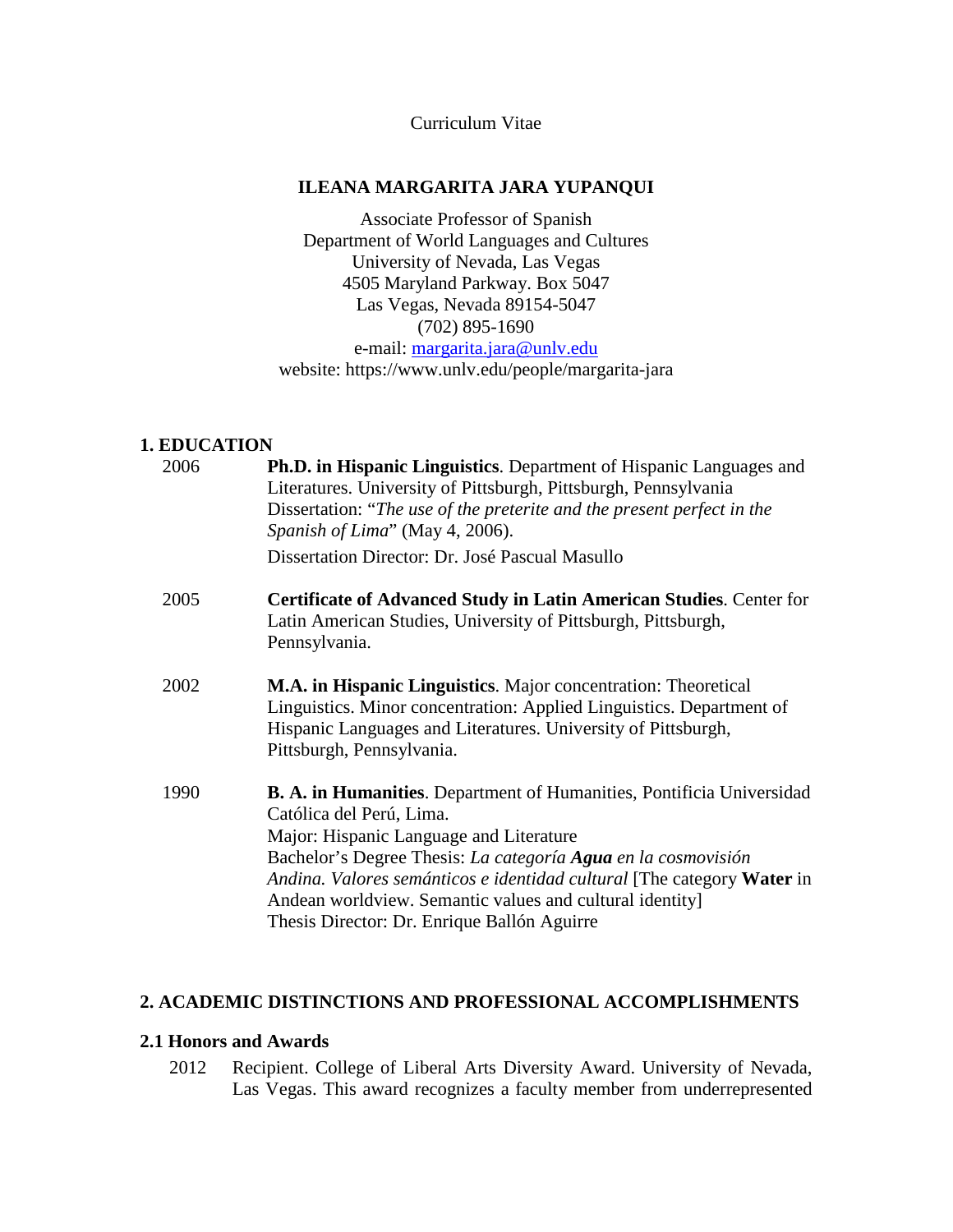groups within the College for outstanding scholarly work.

- 2010 Nominee. College of Liberal Arts' William Morris Award for Excellence in Teaching. University of Nevada, Las Vegas.
- 2007 Recipient. UNLV Representative. 2007 Regents' Academy. May 31-June 2<sup>nd</sup>, Mount Charleston, Nevada
- 2005 Recipient. Outstanding Teaching Assistant Award. Department of Hispanic Languages and Literatures, University of Pittsburgh, Pennsylvania, 2003. Recipient. Faculty of Arts and Sciences Teaching Assistant Mentor. Department of Hispanic Languages and Literatures, University of Pittsburgh, Pittsburgh, Pennsylvania.

#### **3. PROFESIONAL EXPERIENCE** 2013-present Associate Professor of Spanish. Department of World Languages and

| Associate Professor of Spanish. Department of world Languages and   |
|---------------------------------------------------------------------|
| Cultures. University of Nevada, Las Vegas.                          |
| Assistant Professor of Spanish. Department of Foreign Languages.    |
| University of Nevada, Las Vegas.                                    |
| Graduate Teaching Fellow. University of Pittsburgh, Pittsburgh,     |
| Pennsylvania.                                                       |
| Lecturer. Chatam College. Pittsburgh, Pennsylvania.                 |
| Instructor and Language Coordinator. Program of General Education   |
| in the Arts and Humanities, Universidad de Lima, Peru.              |
| Lecturer. Department of Education, Pontificia Universidad Católica  |
| del Perú, Lima, Peru.                                               |
| Instructor. FORMABIAP Teacher Training Program<br>the<br>at         |
| Pedagogical Institute "Loreto," Peruvian Amazon Region. Spanish     |
| instructor, advisor to students from the Kukama-Kukamiria           |
| indigenous community, and field researcher, Iquitos, Peru.          |
| Lecturer and Language Coordinator. Pre-College Program (Centro de   |
| Estudios Preuniversitarios), Universidad de Lima, Peru.             |
| Lecturer. Department of Humanities, Pontificia Universidad Católica |
| del Perú, Lima.                                                     |
| Lecturer. Escuela Superior de Interpretación y Traducción (ESIT),   |
| Lima, Peru.                                                         |
| Lecturer. Centro de Audición y Lenguaje, Pontificia Universidad     |
| Católica del Perú, Lima.                                            |
| Instructor. Lima Language Center (Centro de Idiomas de Lima),       |
| Lima, Peru.                                                         |
| Lecturer. Universidad Femenina del Sagrado Corazón, Lima, Peru.     |
| Teaching Assistant. Program of General Education in Arts and        |
| Humanities, Pontificia Universidad Católica del Perú, Lima, Peru.   |
| Teaching Assistant. Program of General Education in Arts and        |
| Humanities/ Sciences, Pontificia Universidad Católica del Perú,     |
| Lima, Peru.                                                         |
|                                                                     |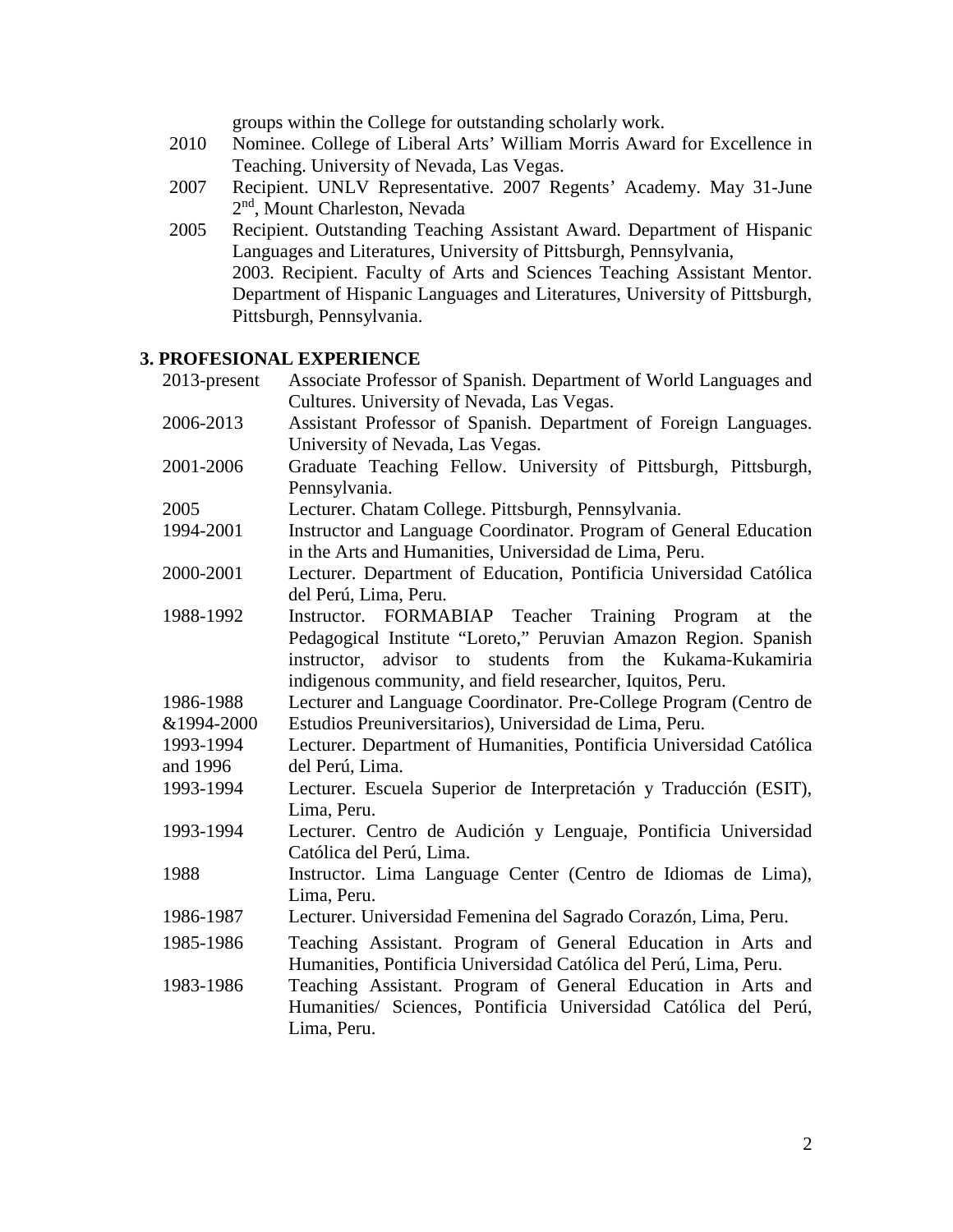## **3.1 Grants and Professional Development**

- 2019 Unfunded. Awards for Faculty and Hispanic Serving Institutions. National Endowment for the Humanities. Project title: *Spanish in Las Vegas: Documenting Language Use and Spanish/English Language Contact.*
- 2019 *Institute on Educational Equity: Inclusion and Diversity in the Classroom*. Presenters: Melissa Bowles-Terry, Sebern Coleman, Barbee Oakes, Laurel Pritchard, and Brian Bullock. August 15 and 16. Stipend funded by the UNLV Faculty Center. (\$1,000)
- 2019 Faculty Retreat in UNLV Libraries Special Collections and Archives. University of Nevada, Las Vegas. January 15-16 (\$500)
- 2017 Summer research stipend funded by the *Undergraduate International Studies and Foreign Language (UISFL)* grant awarded jointly to the Lee Business School and College of Liberal Arts (\$2,100).
- 2016 Summer research stipend funded by the *Undergraduate International Studies and Foreign Language (UISFL)* grant awarded jointly to the Lee Business School and College of Liberal Arts (\$4,000).
- 2015 Unfunded. Grant Proposal in collaboration with Tiffiany Howard, David Damore and John Tuman. *Conflict of Identities: An Analysis of Afro-Latinos and the Impact of Dual-Identity Construction on Intergroup Conflict, Cooperation, and Socio-Political Cohesion*. Submitted to the National Science Foundation. Third Co-PI.
- 2015 Unfunded. Grant Proposal in collaboration with Tiffiany Howard and David Damore. *Conflict of Identities: An Analysis of Afro-Latinos and the Impact of Dual-Identity Construction on Intergroup Conflict, Cooperation, and Socio-Political Cohesion*. Submitted to the Russell Sage Foundation. Second Co-PI
- 2007 Recipient. Research Summer Fellowship: College of Liberal Arts, University of Nevada, Las Vegas. June-August 2007. (\$5,000).
- 2003 Recipient. Graduate Student Field Research Grant. Project: *The Use of the Preterite and Present Perfect Tense in the Spanish of Lima*. Center for Latin American Studies, University Center for International Studies, University of Pittsburgh. June 1-July 30, 2003. (\$1,400).
- 1993 Recipient. Latin American Course for Spanish Language and Literature Teachers. Scholarship awarded by the *Agencia Española de Cooperación Internacional* [Spanish International Cooperation Agency]*,* Madrid, Spain. From January to June 1993.
- 1996 Recipient. General Studies Fellowship for the M.A. in Educational Administration. Universidad de Lima.

# **3.2 Fieldwork**

- 2016 Fieldwork in San Martín, Peru for archival research and community connection.
- 2014 Fieldwork in Loreto, Peru for gathering data at Iquitos, Peru, supported by the College of Liberal Arts at the University of Nevada, Las Vegas.
- 2007 Fieldwork in Loreto, Peru for gathering data at Higher Education institutions in Iquitos, Peru, supported by the College of Liberal Arts at the University of Nevada, Las Vegas.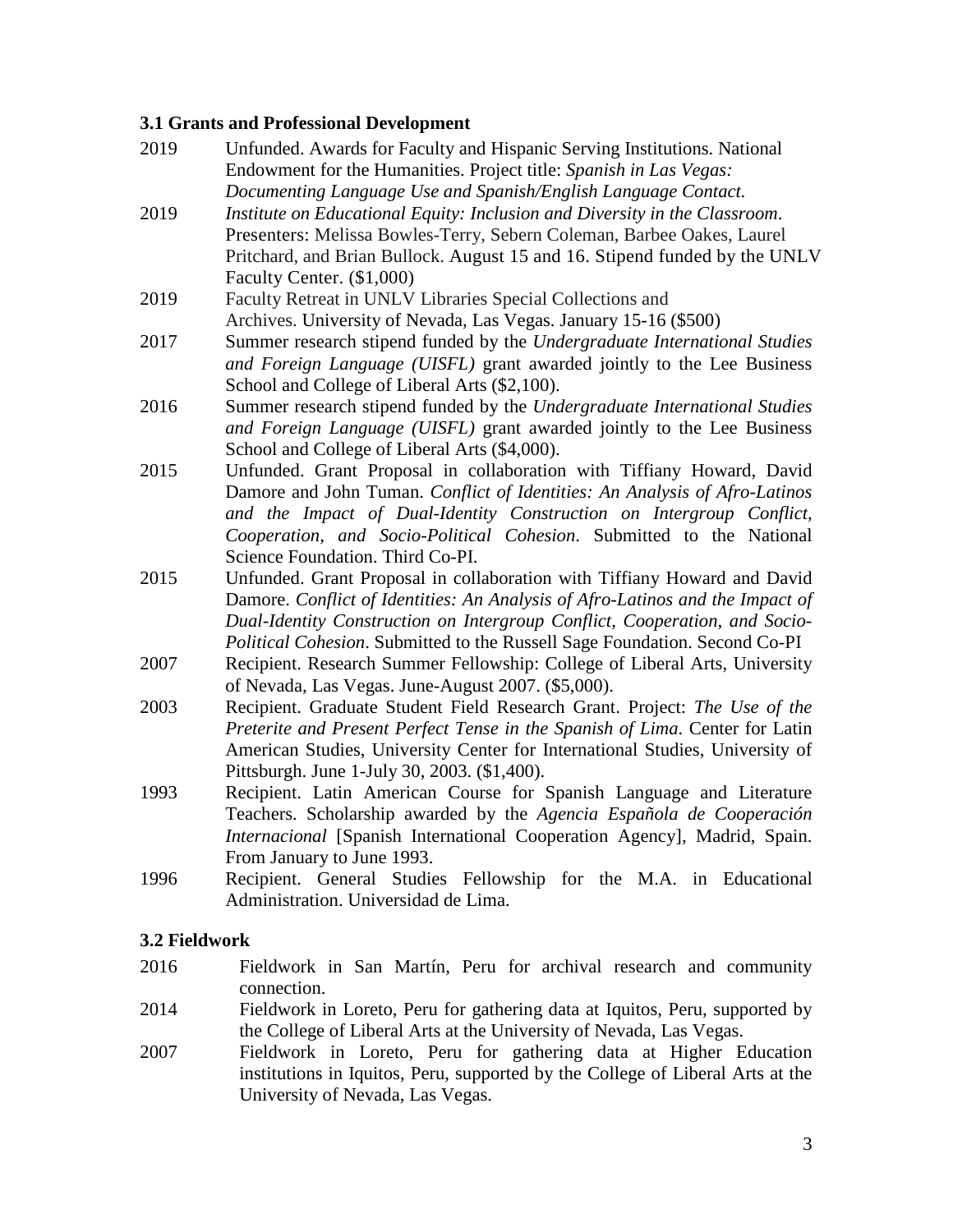| 2003 | Fieldwork in Lima, Peru for gathering data at in Lima, Peru, supported by |
|------|---------------------------------------------------------------------------|
|      | the Center for Latin American Studies at the University of Pittsburgh.    |

1992-1988 Fieldwork (November & February) through the Instituto Pedagógico Loreto for supervising students and gathering data in the Huallaga River, Peru

# **3.3 Other Research Experience**

- 1998 **Jara Yupanqui, I. M.** and Dora Reyes Gallo. 1998. General Studies Department Research Project. Design of teaching material for the course *Communication I* (Peruvian Bachillerato Degree), based on an extensive review of language education theory and methodologies. Universidad de Lima.
- 1997 **Jara Yupanqui, I. M.** and Dora Reyes Gallo. General Studies Department Research Project*. Evaluation of Spanish Language Teaching material for High Schools*. Universidad de Lima.
- 1994 **Jara Yupanqui, I. M.** and Dora Reyes Gallo. General Studies Department Research Project. *Television discourse and academic discourse in the teaching-learning process*. Universidad de Lima.

# **3.4 Additional Studies**

1996-1998 Master's level coursework in Educational Administration. Universidad de Lima, Peru.

# **4. LANGUAGE PROFICIENCY**

## **Modern**

- Spanish, native speaker proficiency
- English, fluent
- French, advanced reading/listening proficiency

## **Ancient**

• Latin, reading proficiency

## **5. RESEARCH**

## **5.1 Research Affiliation**

| 2019 to            | Affiliate Faculty of the Oral History Research Center. University of Nevada,                                                                                               |
|--------------------|----------------------------------------------------------------------------------------------------------------------------------------------------------------------------|
| present            | Las Vegas                                                                                                                                                                  |
| 2016 to<br>present | The Migration, Demography, and Population Studies Center Initiative.<br>College of Liberal Arts. University of Nevada, Las Vegas.<br>https://www.unlv.edu/liberalarts/cmdp |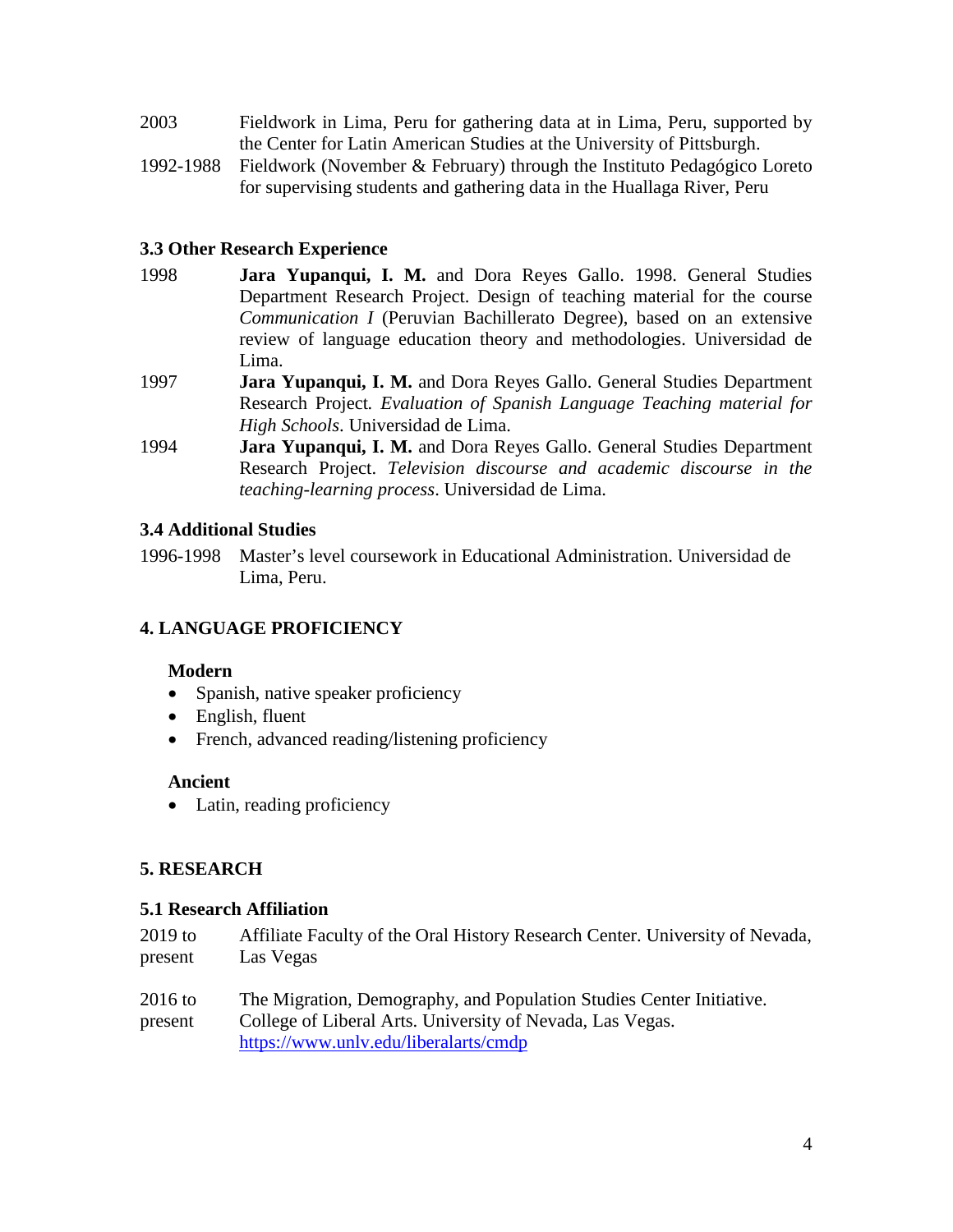## **5.2 Publications**

#### **Book**

2013 **Jara Yupanqui, I. M.** *El perfecto en el español de Lima: Variación y cambio en situación de contacto lingüístico* [The Perfect in Lima's Spanish: Variation and Change in a language contact situation]. Lima: Pontificia Universidad Católica del Perú Press.

#### **Articles in Peer-Reviewed Journals**

2019 González, Paz; **Jara Yupanqui, I.M;** Kleinherenbrink, Carmen. "The microvariation of the Spanish perfect and its grammaticalization path." *Isogloss*. A journal on variation of Romance and Iberian Languages, 4 (1): 113-133. 2013 **Jara Yupanqui, I. M** & Pilar Valenzuela. "El uso del perfecto en secuencia narrativas en el Español Peruano Amazónico." *Lexis*. 37 (1), 37-70 2012 **Jara Yupanqui, I. M."**Peruvian Amazonian Spanish: linguistic variation, social meaning and identities." *Sociolinguistics Studies* Journal. 6 (3), 445- 469. 2012 **Jara Yupanqui, I. M.** "Present Perfect Usage in Peruvian Spanish and Perfective readings in Narratives." *Revista Internacional de Lingüística Iberoamericana. IX* (18), 213-236. 2011 **Jara Yupanqui, M.** "Funciones Discursivas y Gramaticalización del Pretérito Perfecto Compuesto en el Español de Lima." *Spanish in Context. 8*(1), 95-118. 2011 C. Rodríguez Louro & **Jara Yupanqui, I. M.** "Otra mirada a los procesos de gramaticalización del perfecto en español: Perú y Argentina." *Studies in Hispanic and Lusophone Linguistics. 4* (1), 55-80. 2009 **Jara Yupanqui, M**. "El pretérito perfecto simple y el pretérito perfecto compuesto en las variedades de español peninsular y americano." *Signo & Seña*. (20), 253-281. 2007 **Jara Yupanqui, I. M**. "Integrating technology into a Dialectology class." *Academic Exchange Quarterly*. 11 (4), 38-44. 1994 **Jara Yupanqui, I. M**. (co-author with Dora Reyes Gallo). "Receptividad del discurso docente en la escuela secundaria." *Humanitas Journal*. VIII (31), 93-103.

## **Chapters in Books**

- forthcoming Pilar Valenzuela & **Jara Yupanqui, I.M.** "El español peruano amazónico: aportes al conocimiento de su perfil lingüístico". In: Sessarego, Sandro & Andrade, Luis (eds.). *Los castellanos del Perú: historia, variación y contacto lingüístico*. Routledge Studies in Hispanic and Lusophone Linguistics.
- 2017 **Jara Yupanqui, I. M**. "The Present Perfect in Peruvian Spanish: An Analysis of Personal Experience Narratives among Migrant Generations in Lima." In Marc Fryd and Pierre-Don Giancarli (eds.), *Aorists and Perfects. Synchronic and Diachronic Perspectives*. Brill/Rodopi. pp. 42-77.
- 2017 **Jara Yupanqui, I. M.** "Usos del pluscuamperfecto en el español peruano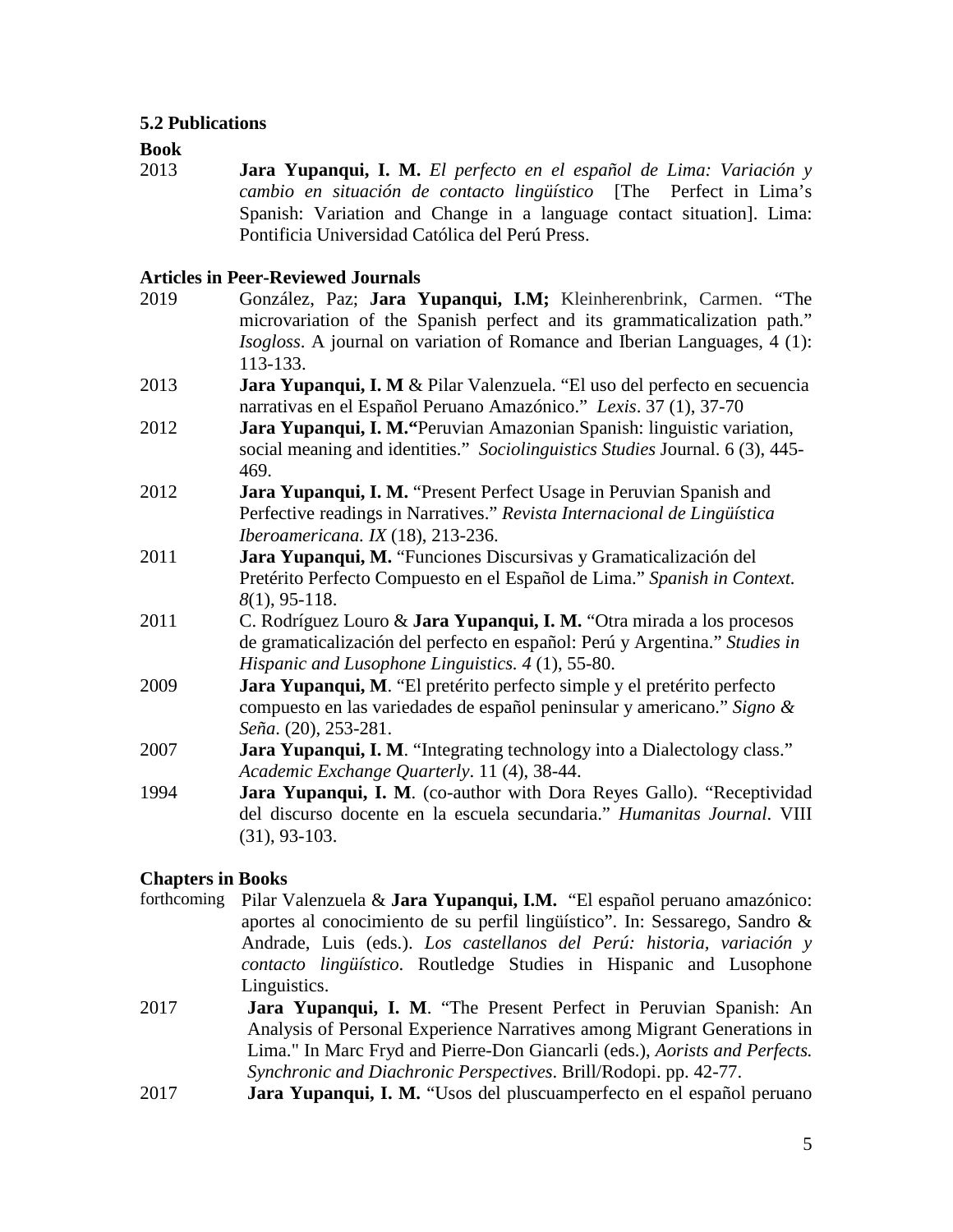amazónico." In Palacios, Azucena (ed.). *Variación y cambio lingüístico en situación de contacto*. Madrid-Frankfurt: Iberoamericana-Vervuert. pp. 55- 78.

- 2015 Susana De los Heros & **Jara Yupanqui, I.M.** "Traditional and innovative uses of 'así' in Peruvian Spanish." In Potowski, Kim and Bugel, Talia (eds). *Sociolinguistic Change Across the Spanish-speaking World: Case Studies in Honor of Anna Maria Escobar*. Peter Lang: 31-56.
- 2001 **Jara Yupanqui, I. M.** "El signo lingüístico" [The Linguistic Sign]. In Carlos López Degregori (ed.) *Introducción al estudio de los signos. Bases para un estudio del signo* [Introduction to the study of signs: Basis for the study of sign]*.* Universidad de Lima, Lima, Peru, 49-59.
- 1999 **Jara Yupanqui, I. M.** "La organización textual" [Textual Organization]. In Ileana Margarita Jara Yupanqui (ed.) *Materiales de Enseñanza para Lengua Española II* [Teaching material for Spanish Language II]*.* Universidad de Lima, Lima, Peru, 67-83.

#### **Book Review**

2016 **Jara Yupanqui, I. M.** Manuel Díaz-Campos. Introducción a la sociolingüística hispánica*. Sociolinguistics Studies*. 10.3 2016, pp. 483–486.

#### **Preface to Special Issue of Scholarly Journal**

2008 **Jara Yupanqui, I. M.** Editorial: "Languages, Cultural Contact and the Role of Education." *Academic Exchange Quarterly*. (Language-1). 12 (4) (invited).

#### **Conference Proceedings**

- 2014 **Jara Yupanqui, I. M.** "El uso de *así* en el habla limeña: una propuesta para un análisis variacionista." Conference proceeding from the *VI National Congress of Linguistic-Philological Researc*h. University Ricardo Palma. Lima, Peru. August 6-8, 2014. Edited by the Organizing Commission of the *VI National Congress of Linguistic-Philological Researc*h. Digital publication. August 2014. ISBN 978-612-46099-9-2.
- 1996 **Jara Yupanqui, I. M** & Dora Reyes Gallo. "Receptividad del Curso de Lengua en escuelas secundarias." [Receptivity to Language class in Secondary education]. Conference proceedings from the *Second Congress on Linguistic and Philological Research*. Universidad Ricardo Palma, Lima, Peru, 359-366.
- 1996 **Jara Yupanqui, I. M** & Ricardo Vásquez Kocchiu. "El aprendizaje de la segunda lengua: el análisis del error" [Second language learning: error analysis]. Conference proceedings from the *Second Congress on Linguistic and Philological Research*. Universidad Ricardo Palma, Lima, Peru, 367-376.

#### **Newspaper Articles**

1990 **Jara Yupanqui, I. M.** "Lengua, Educación y Cultura" [Language, Education and Culture]. In *El Peruano*, Lima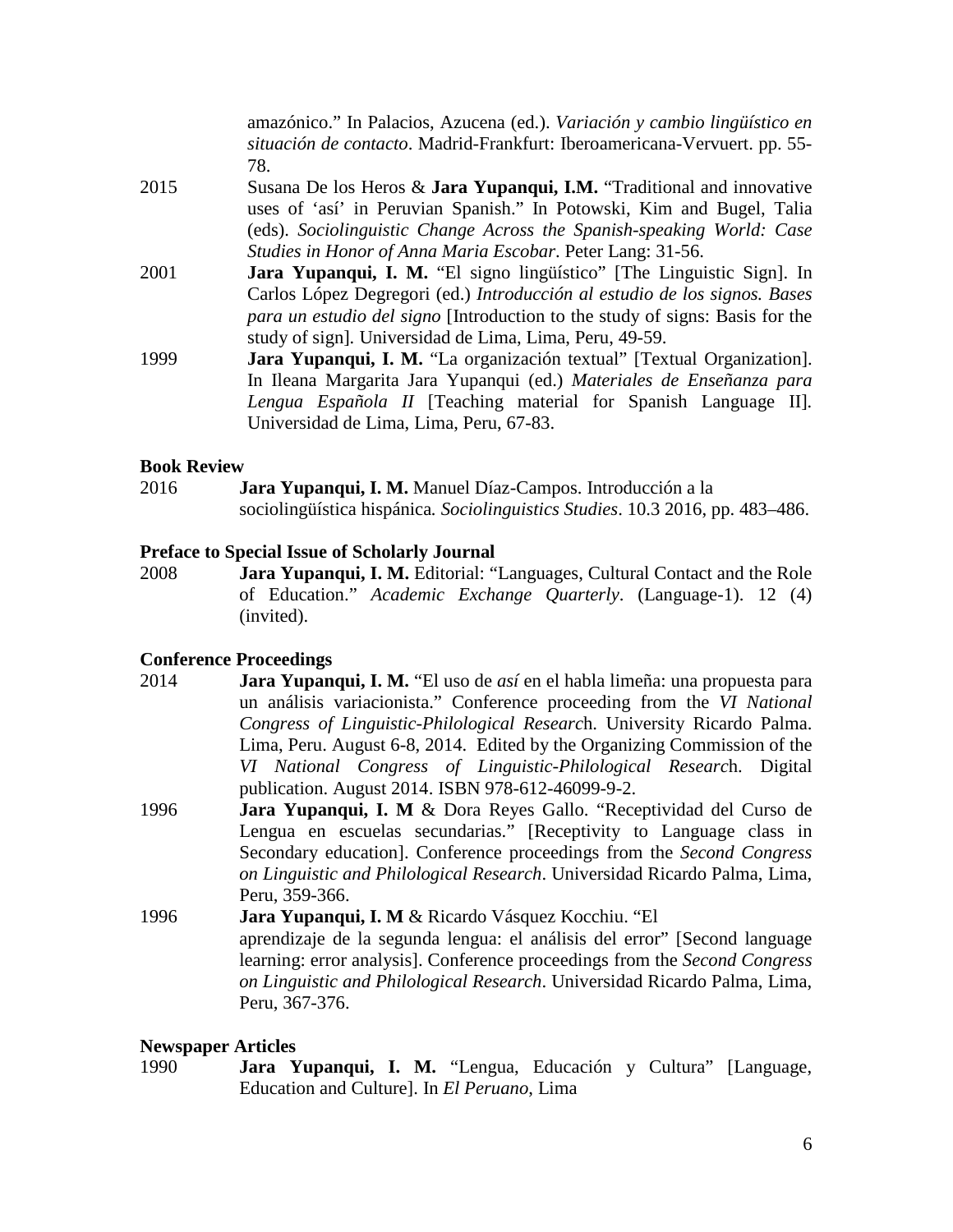## 1990 **Jara Yupanqui, I. M.** "Defensa Lingüística" [Linguistic Defence]. In *El Peruano*, Lima.

#### **5.3 Work under Review**

#### **Book chapter**

**Jara Yupanqui, I.M.** & Escobar, A.M. Introduction. In: Jara Yupanqui, I. M.; Zariquiey, R.; Valenzuela, P.; Escobar, A.M. (eds.) *Spanish Diversity in the Amazon: Dialect and Language Contact Perspectives*. Brill Studies in the Indigenous Languages of the Americas.

#### **Book chapter**

**Jara Yupanqui, I.M**. & Pilar Valenzuela. "Mirativity in Peruvian Amazonian Spanish. An account of the discourse marker *ya vuelta*". In: Jara Yupanqui, I. M.; Zariquiey, R.; Valenzuela, P.; Escobar, A.M. (eds.) *Spanish Diversity in the Amazon: Dialect and Language Contact Perspectives*. Brill Studies in the Indigenous Languages of the Americas.

#### **Edited Book**

**Jara Yupanqui, I.M.,** Zariquiey, R; Valenzuela, P.; Escobar, A.M**.** (eds.) *Spanish Diversity in the Amazon: Dialect and Language Contact Perspectives*. Brill Studies in the Indigenous Languages of the Americas.

#### **Article**

Jara Yupanqui, I.M. "Subjetividad e intersubjetividad de los diminutivos en –it en el español peruano amazónico." *RSEL*.

**Jara Yupanqui, I.M. "**Subjetividad en la narración: El imperfecto en el español peruano amazónico." *Intertexto***.**

#### **5.5 Work-in-Progress**

#### **Book**

**Jara Yupanqui, I. M.** & Pilar Valenzuela. *Amazonian Spanish: Sociolinguistic History, Grammatical Features and Language Variation in a Multilingual Context*.

#### **Conference paper**

**Jara Yupanqui, I.M**. & Victoria Pine. *Language and Identity in Southern Nevada.*

#### **Conference paper**

González Paz & **Jara Yupanqui, I.M.** *Language variation research meets second language acquisition research in TAML2 studies*.

#### **5.6 Posters at Meetings (Refereed)**

- 2018 Paz Gonzalez, **Jara Yupanqui, I.M.** and Carmen Kleinherenbrink. "The perfect variation." Poster presented at *Going Romance (re)Explores Tense and Aspect (GREAT workshop)*. University of Utrecht. December 13.
- 2014 **Jara Yupanqui, I. M.** "Linguistic variation and Change in a Language Contact Situation: The Case of Lima Spanish." Poster present at the *UNLV Academic Gala celebration*. April 17.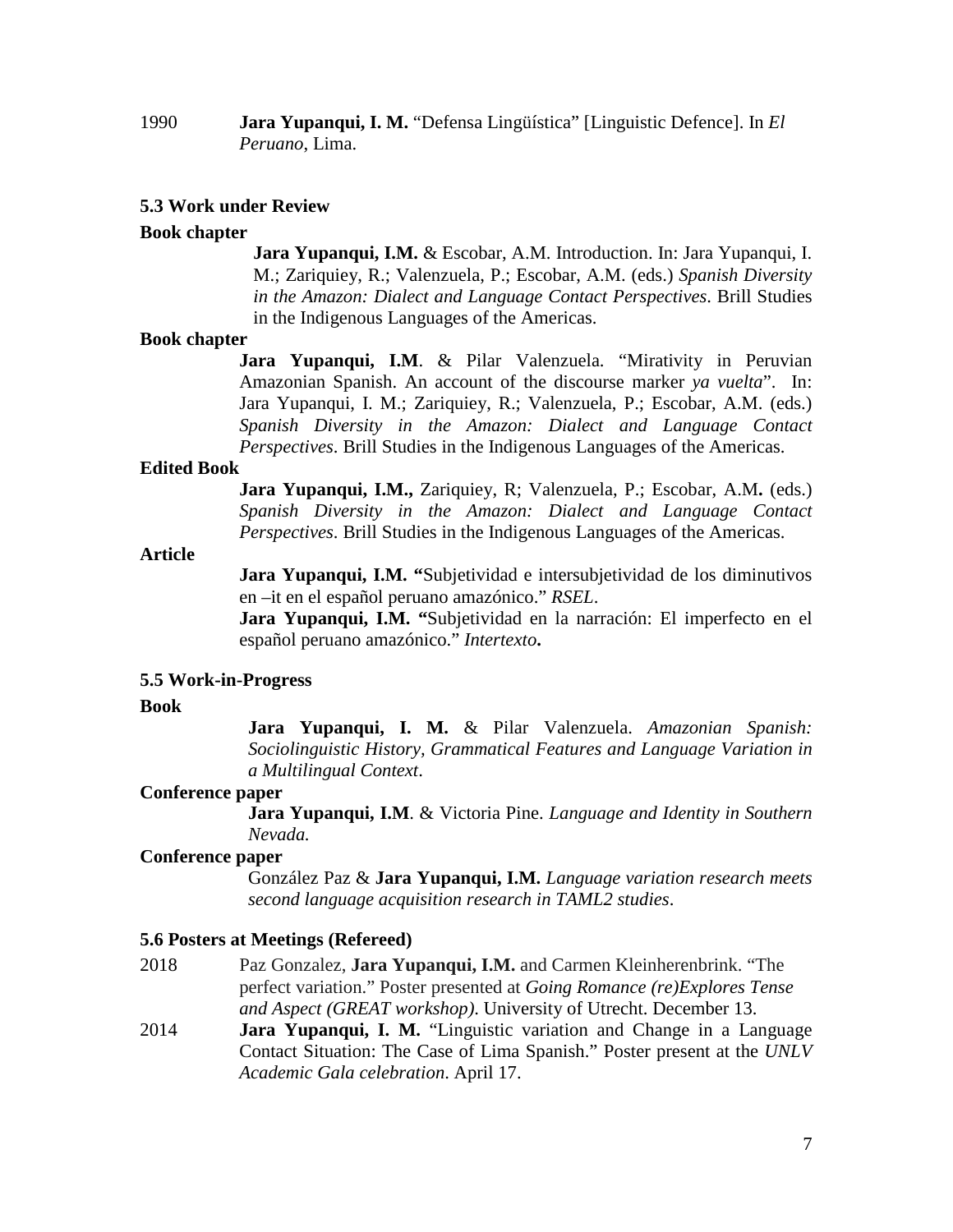#### **5.7 Presentations at Professional Meetings (Refereed)**

- 2019 **Jara Yupanqui, I.M.** Subjetividad e intersubjetividad de los diminutivos en –it en el español peruano amazónico. *Hispanic Linguistics Symposium 2019.* University of Texas at El Paso. October 24-26.
- 2019 **Jara Yupanqui, I.M.** & De los Heros, S. Cruce de caminos entre ideologías y actitudes lingüísticas: El caso del español peruano amazónico y la construcción del estándar. *LASPRL II 2nd Symposium on Linguistic Attitudes towards Spanish, Portuguese and Related Languages*. University of Massachusetts, Amherst. April 12-13.
- 2018 **Jara Yupanqui, I.M.** Los diminutivos en –ito ~ –ita en el español amazónico peruano. *Hispanic Linguistics Symposium 2018*. University of Texas at Austin. October 25-27.
- 2018 J**ara Yupanqui, I.M.** Variación y cambio lingüístico en el español amazónico peruano: el caso del imperfecto del indicativo. *Ninth International Workshop in Spanish Sociolinguistics*. Queens College. City University of New York. April 4-7.
- 2018 J**ara Yupanqui, I.M.** & De los Heros, S. Languages ideologies about Amazonian Spanish and the Standard. Panel: Exploring Languages Ideologies about Spanish and Spanish Contact Varieties. *Ninth International Workshop in Spanish Sociolinguistics*. Queens College. City University of New York. April 4-7.
- 2017 J**ara Yupanqui, I.M.** "Efectos del contacto lingüístico en el español amazónico peruano." Paper presented at the Linguistic Association of the Southwest 46th Annual Meeting (LASSO' 17). New Mexico State University, Las Cruces, NM. October 5-7, 2017.
- 2017 Paz González & **Jara Yupanqui, I.M**. "The microvariation of the Spanish perfect and its grammaticalization path." *Spanish Dialects Meeting*  (Spadisyn). Universidad Complutense de Madrid. April 20-21.
- 2016 **Jara Yupanqui, I.M.** "Los usos del pluscuamperfecto en el español amazónico peruano." *Linguistic Association of the Southwest 45th Annual Meeting (LASSO' 16)* held at the University of Texas at Austin. September 15-17.
- 2015 **Jara Yupanqui, I.M.** & Pilar Valenzuela. "Los usos de *ya vuelta* en el español amazónico peruano". *First International Symposium on Amazonian Spanish* (ISAS 2015) held at the Pontificia Universidad Católica del Perú. Lima, Peru. November 23.
- 2015 **Jara Yupanqui, I. M**. Formación del español amazónico peruano: contexto socio-histórico y sociolingüístico en la formación de ideologías lingüísticas. *2015 Kentucky Conference of Foreign Languages*. University of Kentucky, Lexington. April 23.
- 2014 **Jara Yupanqui, I. M.** El uso de *así* en el habla limeña: una propuesta para un análisis variacionista. *VI National Congress of Linguistic-Philological Researc*h. University Ricardo Palma. Lima, Peru. August 6-8.
- 2014 **Jara Yupanqui, I. M**. & Pilar Valenzuela. El pretérito perfecto compuesto: ¿El *passé composé* del español peruano amazónico? *VI National Congress of Linguistic-Philological Research*. University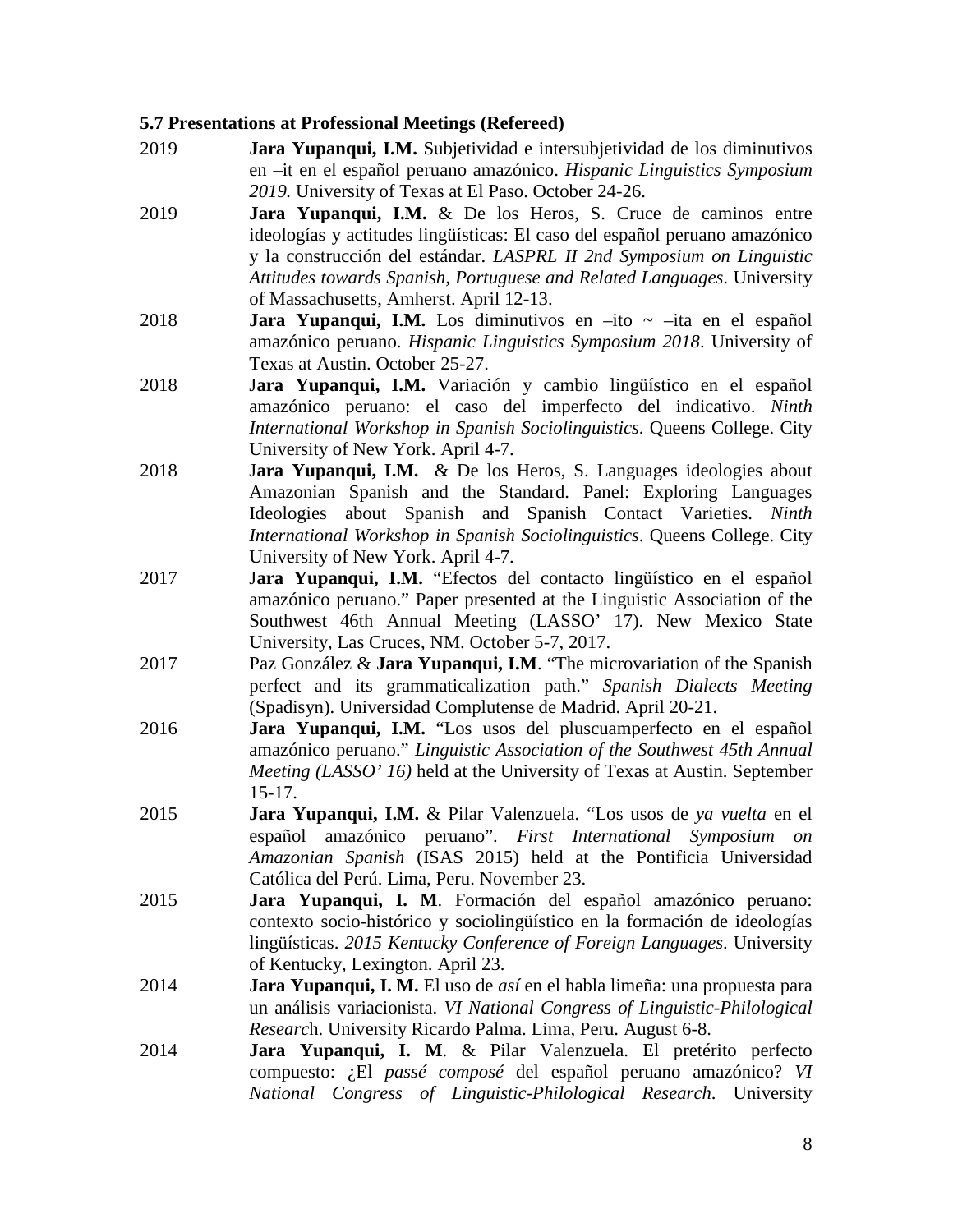Ricardo Palma. Lima, Peru. August 6-8.

- 2014 Susana De los Heros & **Jara Yupanqui, I.M**. Traditional and innovative functions of *'así*' in Peruvian Spanish*. 7th International Workshop of Spanish Sociolinguistics*. University of Wisconsin, Madison. April 5<sup>th</sup>.
- 2013 **Jara Yupanqui, I. M.** The Present Perfect in Peruvian Spanish: An Analysis of Personal Experience Narratives. *Aorists and Perfects across Languages 2013 Workshop.* University of Poitiers, France. June 20-21
- 2011 **Jara Yupanqui, I. M.** Ideologías lingüísticas en el español de Iquitos. [Language ideologies in Iquitos Spanish]. *Linguistic Association of the Southwest Conference* Annual Meeting (LASSO XL). University of Texas at Brownsville. South Padre Island. September 30<sup>th</sup>.
- 2009 Celeste Rodríguez Louro & **Jara Yupanqui, I. M.** Grammaticalization pathways revisited: Perfect usage in Peru and Argentina. *Hispanic Linguistic Symposium* and *The Conference on the Acquisition of Spanish and Portuguese as First and Second Languages*. Universidad de Puerto Rico, Río Piedras. October 22.
- 2009 **Jara Yupanqui, I. M.** University of Nevada & University of Melbourne Diferencias dialectales e identidad regional en la Amazonia Peruana [Dialectal differences and regional identity in the Peruvian Amazon]. *53° International Congress of Americanists*. Mexico D.F., Mexico. July 23.
- 2009 **Jara Yupanqui, I. M.** El rol del castellano amazónico en la identidad regional [The role of Amazonian Spanish in the regional identity]. *XXVIII International Congress of the Latin American Studies Association*. Rio de Janeiro. Brazil. June 13.
- 2008 **Jara Yupanqui, I. M.** Funciones Discursivas del Presente Perfecto Compuesto en el Español de Lima [Discourse Functions of the Present Perfect in the Spanish of Lima]. *International Congress of the Latin American Linguistics and Philology Association* (ALFAL). Universidad de la República, Montevideo, Uruguay. August 18-21
- 2008 **Jara Yupanqui, I. M.** "Social Factors and Use of the Present Perfect in the Spanish of Lima." *Fourth International Workshop in Sociolinguistics*. The University at Albany. State University of New York. April 17-18.
- 2007 **Jara Yupanqui, I. M**. "Integrating Technology into a Spanish Dialectology Class." *Kentucky Foreign Language Conference*. University of Kentucky, Lexington. April 10-21.
- 2004 **Jara Yupanqui, I. M.** "The preterite and the present perfect in the Spanish of Lima." *The Eighth Hispanic Linguistics Symposium with The Seventh Conference on the Acquisition of Spanish and Portuguese as First and Second Language*. University of Minnesota, Minneapolis. October 15.
- 2003 **Jara Yupanqui, I. M.** "Statements and Entailments in Peruvian Bilingual Education Policies." *Graduate Student Conference, Latin American Social and Public Policy*. Center for Latin American Studies. University of Pittsburgh, Pennsylvania. February 5.
- 1996 **Jara Yupanqui, I. M.** and Dora Reyes Gallo. "Receptividad del curso de lengua en escuelas secundarias." [Receptivity to Language courses in high schools]. *Second Congress on Linguistic and Philological Researc*h.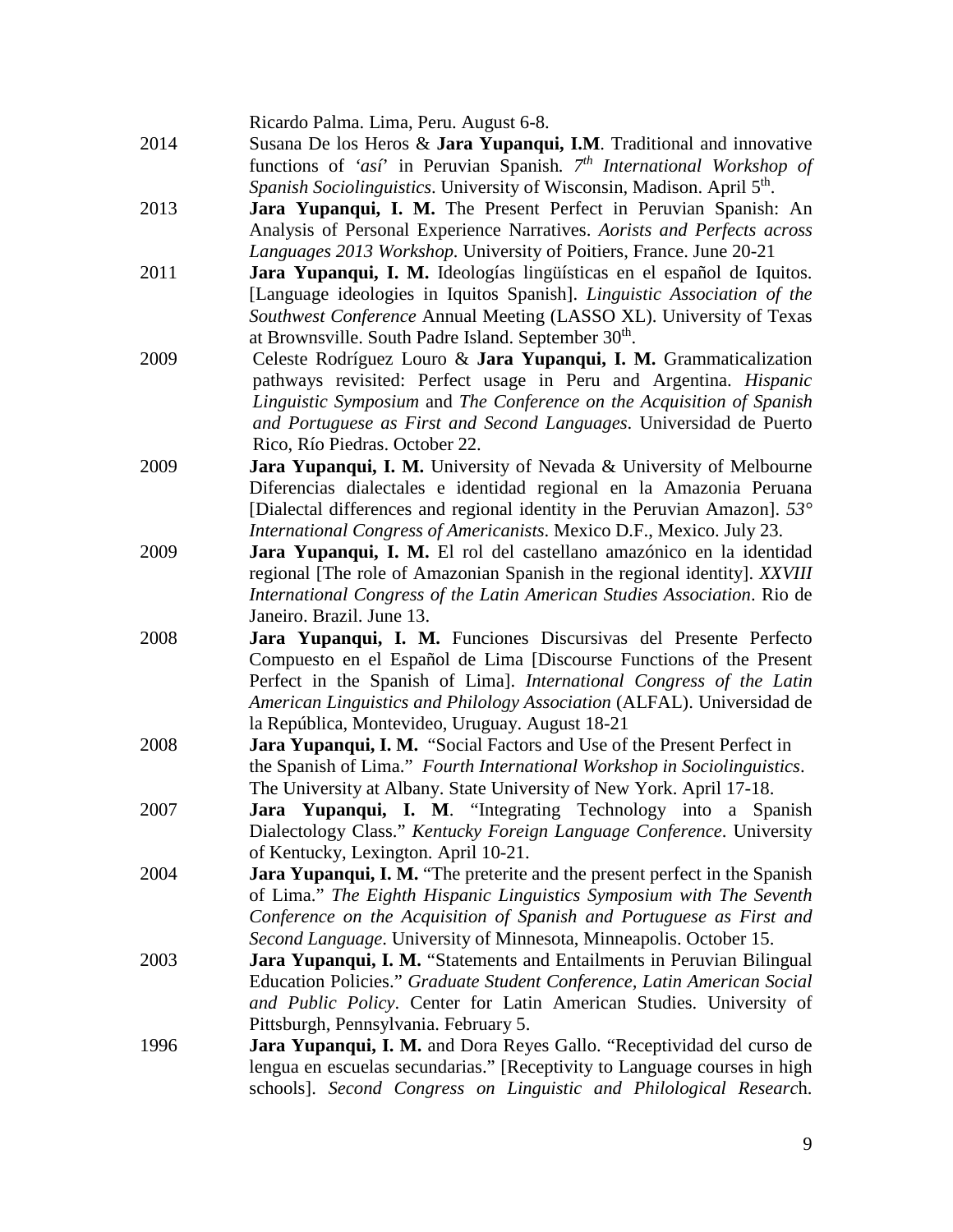Universidad Ricardo Palma, Lima, Peru.

- 1996 **Jara Yupanqui, I. M.** & Dora Reyes Gallo. "Curso de lengua en escuelas secundarias." [Language courses in high schools]. *First Latin American Convention on Language and Literature Teaching*. Universidad San Agustín. Arequipa, Peru.
- 1994 **Jara Yupanqui, I. M.** Discurso televisivo y discurso docente en el proceso enseñanza-aprendizaje. [Television discourse and academic discourse in the teaching-learning process], paper presented at the conference *Jornadas de la teoría lingüística a la enseñanza del español*. Universidad de Buenos Aires, Buenos Aires, Argentina.

#### **5.8 Presentations at Professional Meetings (Invited)**

- 2017 **Jara Yupanqui, I. M.** "Peruvian Amazonian Spanish: Dialectal Formation, Variation and Language Ideologies." Invited keynote speaker in the student conference *Diálogo de Estudiantes de Lingüística* organized by the Department of Humanities at the Pontifical Catholic University of Peru. Lima, November 22
- 2017 Valenzuela, P. & **Jara Yupanqui, I. M.** Presented "Amazonian Spanish" (Castellano amazónico), in a panel discussion with Rodolfo Cerrón Palomino (Pontificia Universidad Católica del Perú) and Sandro Sessarego (University of Austin). The panel *Spanishes of Peru: Balance and Perspectives / Castellano del Perú: Balance y perspectivas*, held and broadcast via Skype on April 11. Department of Humanities at the Pontifical Catholic University of Peru. Lima.
- 2016 **Jara Yupanqui, I. M.** Participated as a panelist in an international symposium on Indo-American Languages in Contact, with Juan Carlos Godenzzi (University of Montreal), José Ramón Carriazo (UNED, Madrid), and Munia Cabal (Western Illinois University). The event *El español y las lenguas indoamericanas: interactividad y contactos*, held and broadcast via Skype on Nov. 25. Departamento Académico de Humanidades, Centro de Investigación, Proyecto Estudios Indianos, of the Universidad del Pacífico in Lima, Peru. November 25
- 2016 **Jara Yupanqui, I. M.** Efectos del contacto lingüístico en el español amazónico peruano. *International Symposium Languages in Contact: Challenges in Diversity*. Pontificia Universidad Católica de Ecuador, Quito, May 17-19
- 2011 **Jara Yupanqui, I. M.** Semantic-Pragmatic Values of the Present Perfect in Peruvian Spanish Narratives. *Perfect evolution across languages and dialects: Semantic change and pragmatic motivations* at the *2011 Conference of the International Pragmatics Association*. University of Manchester, UK. July 3-8
- 2005 **Jara Yupanqui, I. M.** Indigenous Identity: The case of the Kukamiria in the Peruvian Amazon. *Center for Latin American Studies Lecture Series*. University of Pittsburgh. November 8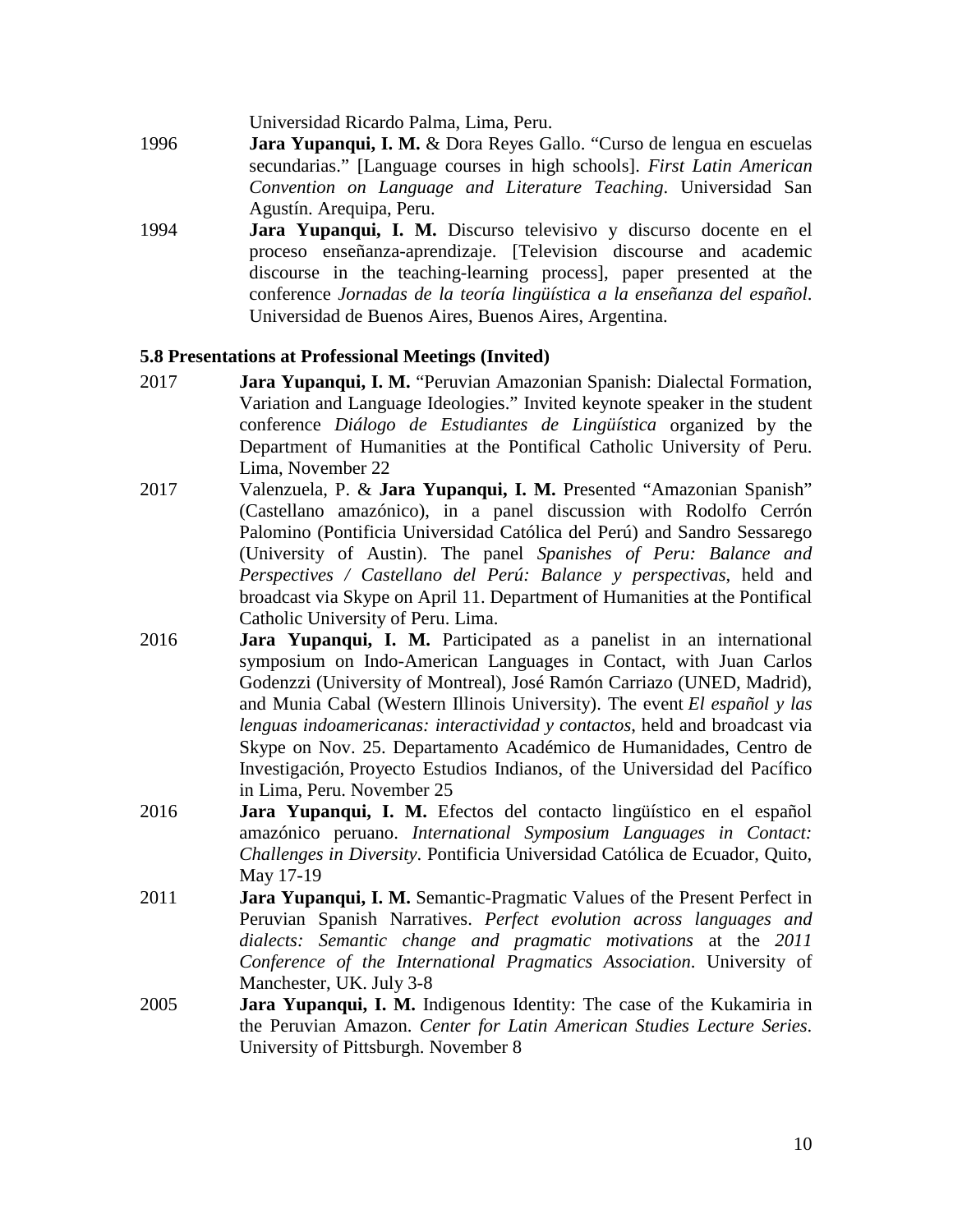# **5.9 Presentation at Technology Showcase (Invited)**

2005 **Jara Yupanqui, I. M.** A prepararse para escribir [Preparing for writing]. Website Designer and Presenter. Website on Spanish pre-writing activities presented in the *Multimedia Showcase* at the *Robert Henderson Language Media Service*. University of Pittsburgh. Sept. 28.

# **5.10 Research Interests**

- Language change and variation
- Tense and aspect in language variation
- Morphosyntactic variation
- Language Contact
- Sociolinguistics
- Dialectology
- Teaching Spanish as a Heritage Language
- Teaching Spanish grammar

# **6. TEACHING**

# **6.1 Teaching Affiliations**

2006 to present Participating Faculty. Latinx and Latin American Studies Program. University of Nevada, Las Vegas. <https://www.unlv.edu/interdisciplinary/latin-american-studies>

2006-2014 Participating Faculty. Institute for Latin American Studies. University of Nevada, Las Vegas.

# **6.2 Teaching-Assessment Service**

- 2012 AP reader scoring the AP SPANISH LANG exam at College Board AP reading. Educational Testing Service. Cincinnati, OH.
- 2007 AP reader scoring the AP SPANISH LANG exam at College Board AP reading. Educational Testing Service. Trinity University. San Antonio, Texas 2005. AP
- 2006 AP reader scoring the AP SPANISH LANG exam at College Board AP reading. Educational Testing Service. Trinity University. San Antonio, Texas

# **6.3 Courses Taught**

## **UNIVERSITY OF NEVADA, LAS VEGAS**

Graduate Level:

- Current Applications of Technology in Foreign Languages
- Current Issues in Second Language Acquisition
- Spanish Dialectology
- Spanish Sociolinguistics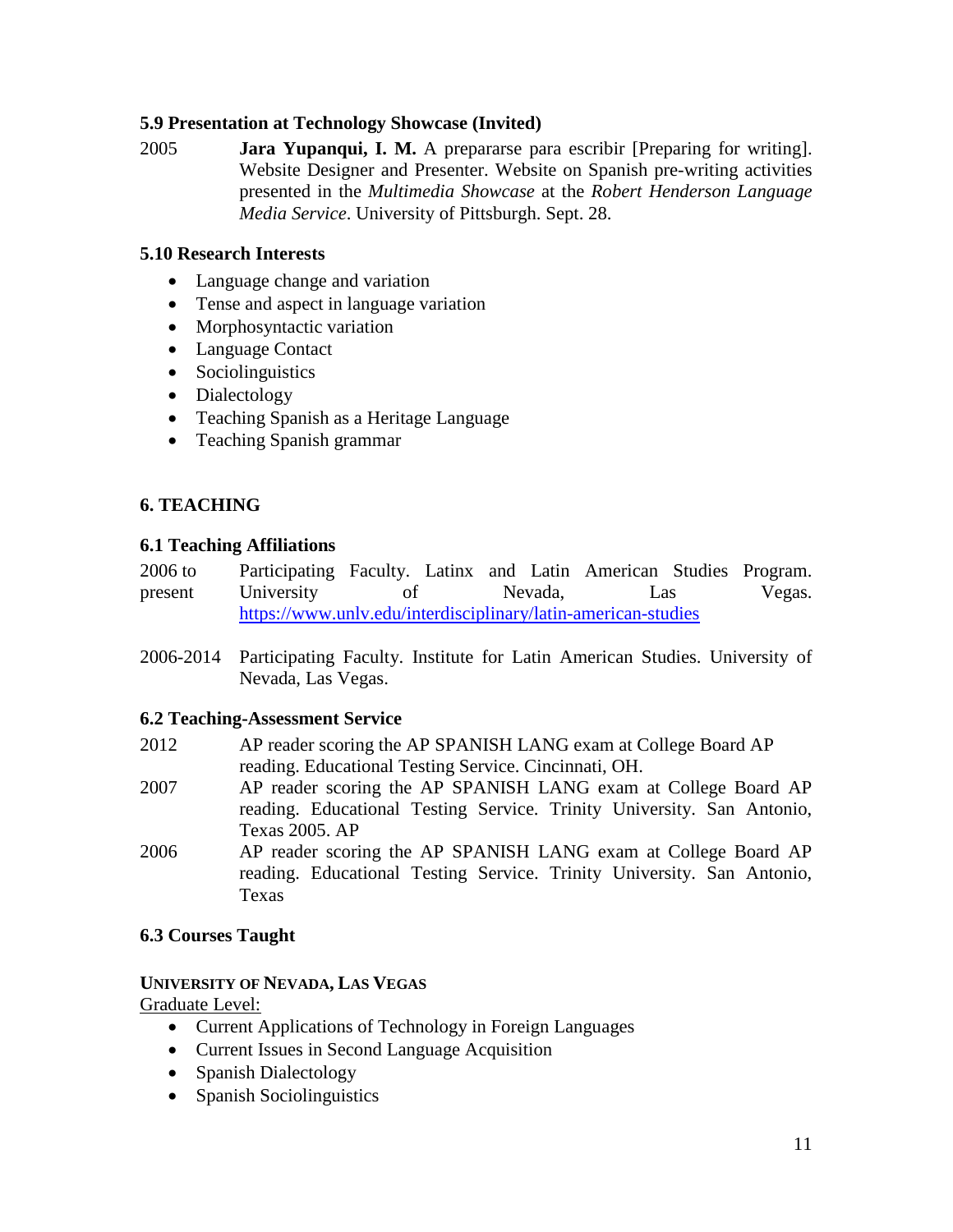- Seminar in Spanish Linguistics
- Studies in the Spanish Language:
	- o Methods of Teaching Spanish
	- o Spanish Varieties
	- o Methods of Teaching Spanish Grammar

Undergraduate level:

- Spanish for Heritage Speakers I
- Spanish for Heritage Speakers II
- Introduction to Spanish Linguistics
- Spanish Dialectology
- Topics in Spanish Linguistics:
	- o Spanish Sociolinguistics
	- o Bilingualism
	- o Spanish in the United States
	- o Practical Review of Spanish Grammar
- Spanish Phonetics and Phonology
- 3<sup>rd</sup> Year Spanish Composition and Conversation
- Elementary Spanish 1:

# **UNIVERSITY OF PITTSBURGH**

Undergraduate level:

- Elementary Spanish I
- Elementary Spanish II
- Intermediate Spanish 4
- Conversation
- Grammar and Composition.

# **UNIVERSIDAD DE LIMA**

Undergraduate level:

- Lengua Española I (Spanish Language I)
- Lengua Española II (Spanish Language II)

# **PONTIFICIA UNIVERSIDAD CATÓLICA DEL PERÚ**

Undergraduate level:

- Lingüística Amazónica (Amazonian Linguistics)
- Lenguaje y Realidad Lingüística Peruana (Spanish Language and Peruvian Linguistic Reality)
- Methodology (Research Methods)
- Lengua I (Spanish Language I)

# **INSTITUTO PEDAGÓGICO "LORETO" (IQUITOS, PERU)**

Undergraduate level:

• Adquisición de la primera lengua y Enseñanza de la primera lengua en clase. (First Language Acquisition and First Language in the classroom)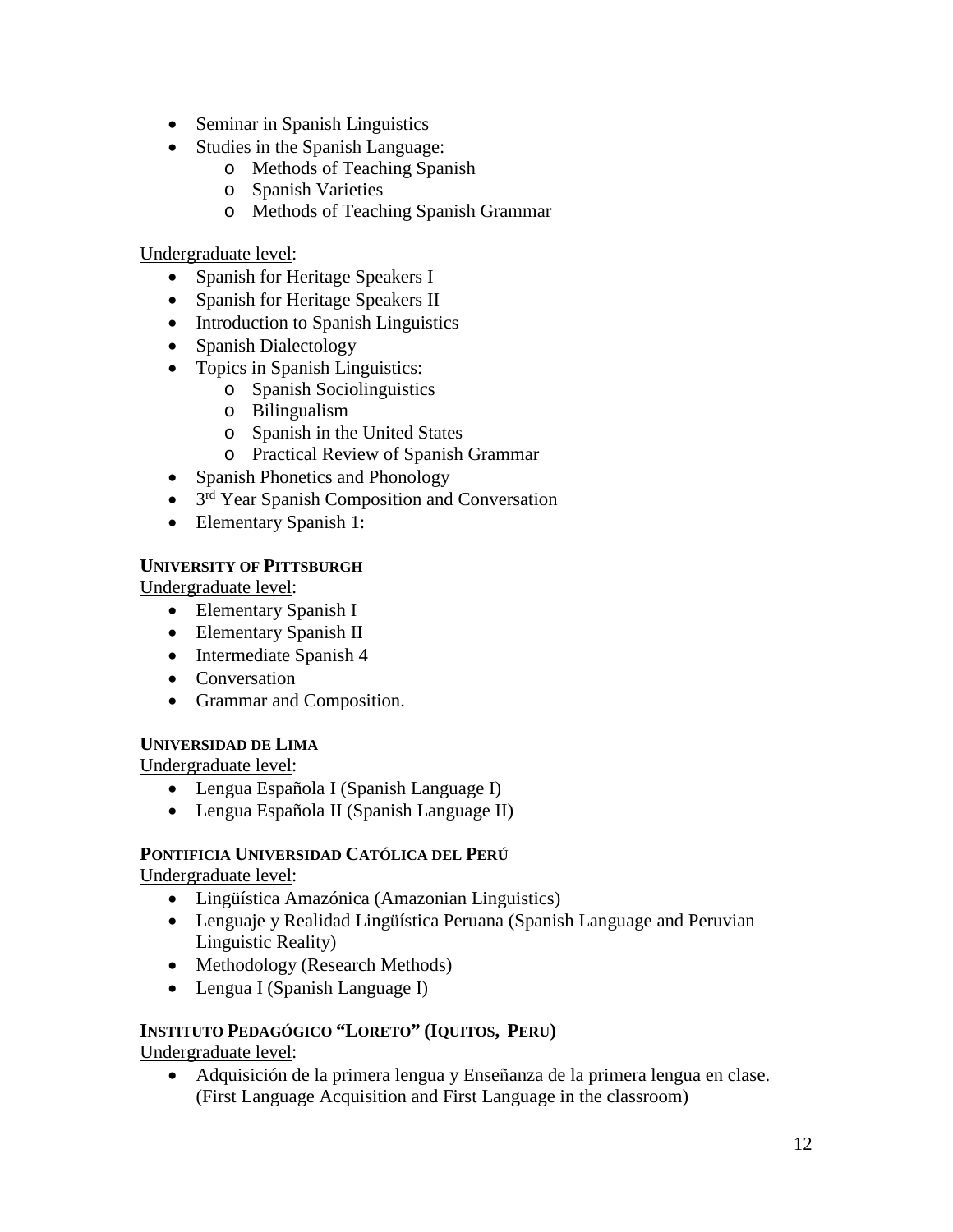# **ESCUELA SUPERIOR DE INTERPRETACIÓN Y TRADUCCIÓN (LIMA, PERU)** Undergraduate level:

- Fonética y Fonología Española (Spanish Phonetics and Phonology)
- Sintaxis Española (Spanish Syntax).

## **CENTRO DE AUDICIÓN Y LENGUAJE, PONTIFICIA UNIVERSIDAD CATÓLICA DEL PERÚ**  Undergraduate level:

- Fonética Articulatoria (Articulatory Phonetics)
- Fonología Española (Spanish Phonology)

# **UNIVERSIDAD FEMENINA DEL SAGRADO CORAZÓN (LIMA, PERU)**

Undergraduate level:

- Semántica (Semantics)
- Introducción a la Lingüística (Introduction to Linguistics)

# **6.4 Workshops, Forums and Webinars attended at UNLV**

- 2020 Webinar *WebCampus 301-012: Tests, Quizzes, and Surve*y. UNLV OIT. June 16, 2020. 12-1 pm.
- 2020 Webinar Clear *Rubrics and Effective Use of Gradebooks: Teach Online!* UNLV Online Education. June 10, 2020. 9-10:30 am.
- 2020 Webinar Impactful *Assignments: Best Practices in Teaching Online*. UNLV Online Education. June 11, 2020. 10-11:15 am.
- 2020 UNLV Folio workshop. Friday, January 17, 1-2 p.m.
- 2020 ACTFL Language Proficiency Certificate exclusively through LTI webinar. Presenter: Le Anne Spino, the University of Rhode Island. February 12.
- 2019 HathiTrust Research Center workshop, Lied Library. December 6.
- 2019 *Dialogues: Change Agent Course.* Faculty Affairs. Spring 2019.
- 2019 *Canvas gradebook workshop.* Presenter: Vikki Weaver. College of Liberal Arts and OIT. August 19.
- 2019 *Grant Writing Sessions*. Presenter: Liam Frink. Office of Diversity Initiatives. February-April 2019.
- 2019 Webinar: *Strategies to Engage Faculty in Research Growth*. Faculty Development. Presenter Dr. Sangita Pawar. March 28.
- 2019 Lecture*. Re-Thinking Mentoring: How to Build Communities of Inclusion, Support, and Accountability*. Presenter: Dr. Badia Ahad, National Center for Faculty Development & Diversity. UNLV Office of Faculty Affairs. April 26.
- 2018 *WebCampus/Canvas workshop: Assignments and Rubrics*. OIT. University of Nevada, Las Vegas. September 6.
- 2018 *UNLV Proposal Writing Seminar.* UNLV Foundation. University of Nevada, Las Vegas. May 23. 8:00am-noon.
- 2018 *WLC WebCampus-Canvas training.* College of Liberal Arts. Office of Online Education. University of Nevada, Las Vegas. May 16.
- 2018 *Word 2013 | 2016. Advanced Formatting and Editing.* OIT. University of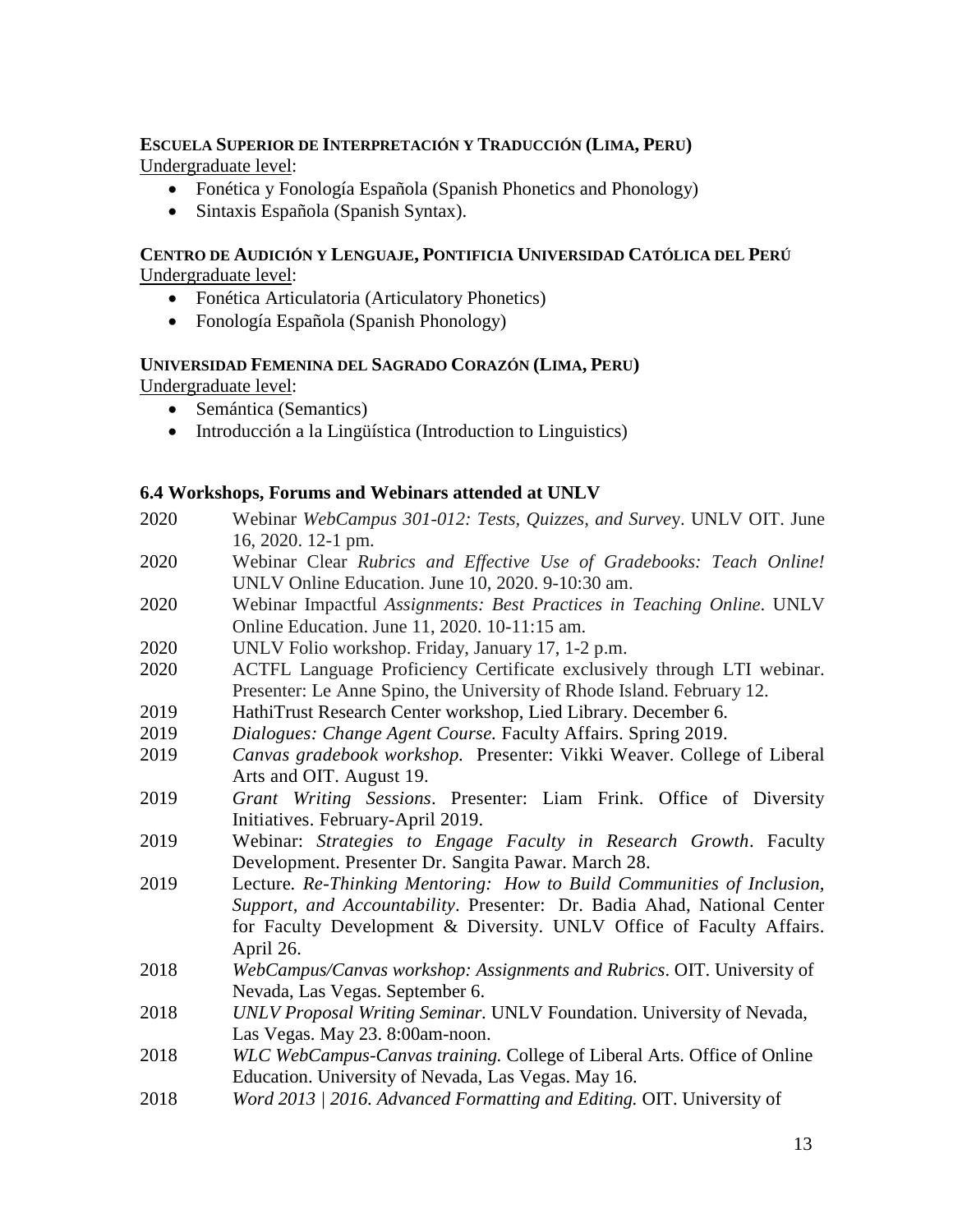|      | Nevada. Thursday, Mar 1                                                                                   |
|------|-----------------------------------------------------------------------------------------------------------|
| 2018 | Faculty Mentoring Groups program. Collaborative and Interdisciplinary                                     |
|      | Research. University of Nevada, Las Vegas. February 17th.                                                 |
| 2017 | Best Practices in Evaluation of Student Learning. Spring 2017                                             |
|      | Assessment/Gen Ed Event organized by the Office of the Vice Provost for<br>Undergrad Education. April 17. |
| 2017 | Graduate Coordinator Training. Organized by the Graduate College. Monday,                                 |
|      | February 27 <sup>th</sup> .                                                                               |
| 2016 | Mandatory Course and Class Permissions Training. Organized by the Office                                  |
|      | of the Registrar. Wednesday, September 7 <sup>th</sup> .                                                  |
| 2016 | MyUNLV Student Records Introduction. Organized by MyUNLV. Wednesday,                                      |
|      | June $29th$ .                                                                                             |
| 2016 | Grad Rebel Gateway Online Training. Organized by the UNLV Graduate                                        |
|      | College. Tuesday, June 14 <sup>th</sup> .                                                                 |
| 2015 | What have we learned about learning in the last 25 years – and how might we                               |
|      | use that knowledge? Workshop by Dr. Tom Angelo. Organized by EVP                                          |
|      | Academic Assessment. Thursday, March 5.                                                                   |
| 2015 | Lecturing for deeper learning: Effective, efficient, research-based strategies.                           |
|      | Workshop by Dr. Tom Angelo. Organized by EVP Academic Assessment.                                         |
|      | Thursday, March 6.                                                                                        |
| 2015 | Finding out how well students are learning what we're teaching: An                                        |
|      | introduction to classroom assessment. Workshop by Dr. Tom Angelo.                                         |
|      | Organized by EVP Academic Assessment. Thursday, March 6.                                                  |
| 2014 | Workplace Climate Training Session, organized by the College of Liberal                                   |
|      | Arts. October 24.4                                                                                        |
| 2014 | Assessment Lunch Information Session, organized by the UNLV Academic                                      |
|      | Assessment Office. October 16.                                                                            |
| 2014 | National Endowment for the Humanities. Workshop organized by UNLV, on                                     |
|      | February 20.                                                                                              |
| 2013 | From the Beginning: Setting up Your Blackboard Learn Course. Webinar                                      |
|      | organized by UNLV, February 4.                                                                            |
| 2011 | Conducting Funding Searches. Workshop organized by the UNLV Office of                                     |
|      | Sponsored Programs. December 2 <sup>nd</sup> .                                                            |
| 2010 | Service Learning Forum. University of Nevada, Las Vegas. October.                                         |
| 2009 | Strategies for Online Collaboration using Wikis and Folsonomies. University                               |
|      | of Nevada, Las Vegas. Teaching and Learning Center. July 28 <sup>th</sup> .                               |
| 2009 | Leveraging new Google tools for education. University of Nevada, Las Vegas.                               |
|      | Teaching and Learning Center. June 21st.                                                                  |
| 2008 | Multimedia Fundamentals for the Web. University of Nevada, Las Vegas.                                     |
|      | Teaching and Learning Center. June 8 <sup>th</sup>                                                        |
| 2008 | National Science Foundation. Workshop organized by the University of                                      |
|      | Nevada, Las Vegas, February 8 <sup>th</sup>                                                               |
| 2008 | Free Software for Educators. Workshop organized by the University of                                      |
|      | Nevada, Las Vegas, Teaching & Learning Center. January 30 <sup>th</sup> .                                 |
| 2008 | Introductory Web Graphics. Workshop organized by the University of                                        |
|      | Nevada, Las Vegas, Teaching & Learning Center. January 16th.                                              |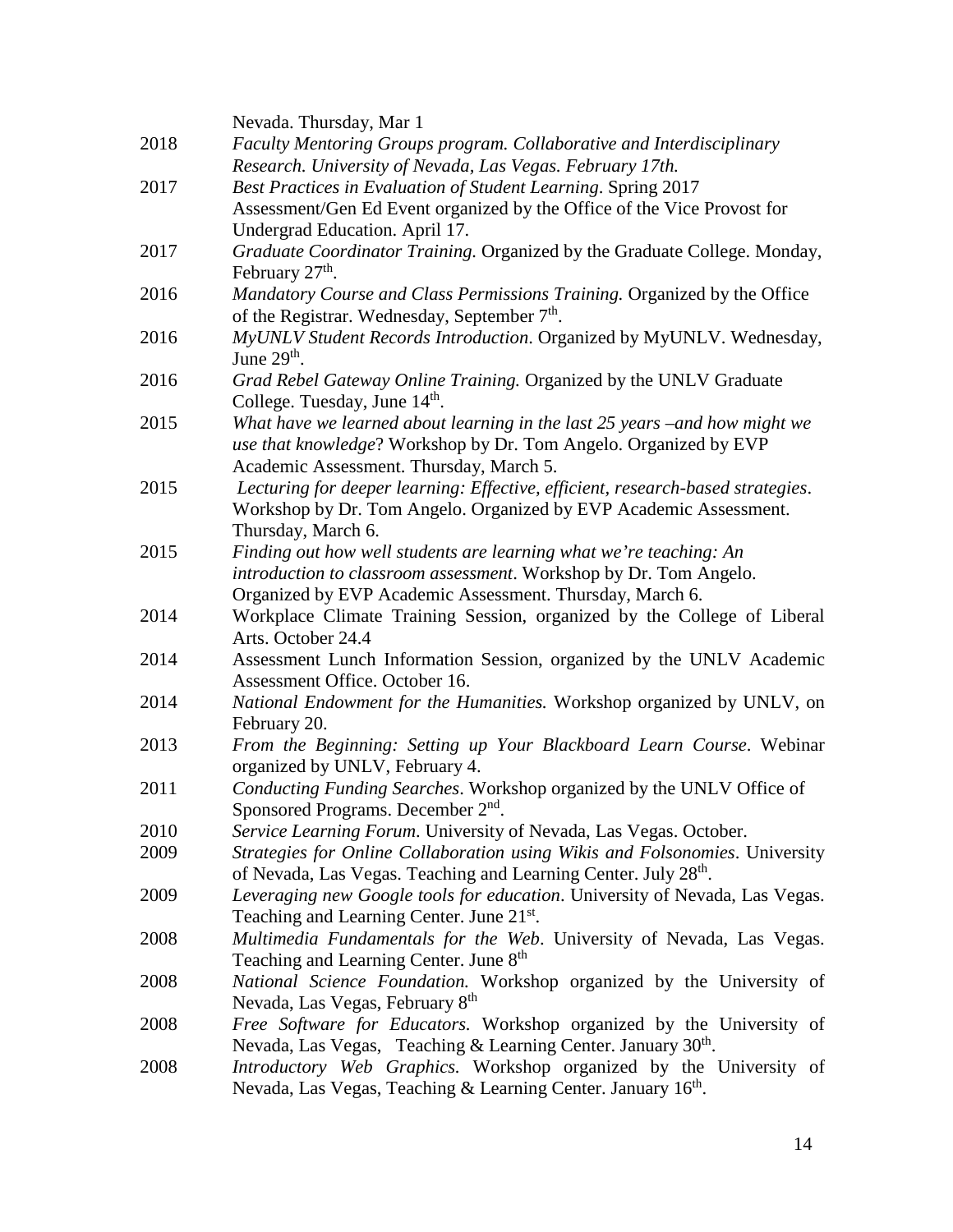- 2008 *Introduction to Flash Animation*. Workshop organized by the University of Nevada, Las Vegas, Teaching & Learning Center. January 14<sup>th</sup>.
- 2008 *Publish and Flourish*. Workshop organized by the University of Nevada, Las Vegas, Teaching & Learning Center. January  $7<sup>th</sup>$ .
- 2007 *Faculty/Teaching Portfolios*. Workshop organized by the University of Nevada, Las Vegas, Office of Information and Technology. September 21<sup>st</sup>.
- 2007 *Technology in the Foreign Language Classroom*. Workshop to the Foreign Language Department faculty, on November 16.
- 2006 *Excel Formulas and Functions*. University of Nevada, Las Vegas, Office of Information and Technology. October 17.
- 2006 *Designing and Developing a Teaching Web Site Mini-course*, organized by the University of Nevada, Las Vegas. Teaching and Learning Center. Oct 16, 18, 23 and 25.
- 2006 *The Puentes 4e and the High Beginner Course*, *Bridging the Gap*. Online seminar by Thomson-Heinle Publishing. October 26.
- 2006 *Excel Essential Skills*. Workshop organized by the University of Nevada, Las Vegas, Office of Information and Technology. October 10.
- 2006 *Web Homepage Publishing*. Workshop organized by the University of Nevada, Las Vegas. Teaching and Learning Center. September 28.
- 2006 *Preparing content for the Web*. Workshop organized by the University of Nevada, Las Vegas. Teaching and Learning Center. September 19.
- 2006 *Power Point- Creating Professional Presentations*. University of Nevada, Las Vegas, Office of Information and Technology. September 19.
- 2006 *Course Development and Re-development*. Workshop organized by the University of Nevada, Las Vegas. Teaching and Learning Center. August 17 and 17.
- 2006 Special WebCampus Workshop for the UNLV Department of Foreign Languages. University of Nevada, Las Vegas. Teaching and Learning Center. July.
- 2006 *Radio Frequency Classroom Response System* (i-clicker). Workshop presented by Holtzbrinck Publishers at the University of Nevada, Las Vegas. July 18.
- 2006 *Lotus Notes Using e-mail.* Workshop organized by the University of Nevada, Las Vegas, Campus Computing Services. July 15.

## **6.5 Workshops, Conferences, Webinars and Online Courses Attended Outside UNLV**

- 2019 *New Ways of Analyzing Variation 48.* University of Oregon, Eugene, OR. October 10-12.
- 2018 *Annual Convention and World Languages Expo. American Council on the Teaching of Foreign Languages.* New Orleans, LA. Convention Center. November 17-19.
- 2018 *Amplify and Extend: Supporting Heritage Language Learners (Half-Day Workshop).* Annual Convention and World Languages Expo. American Council on the Teaching of Foreign Languages. New Orleans, LA. Convention Center. November 17-19.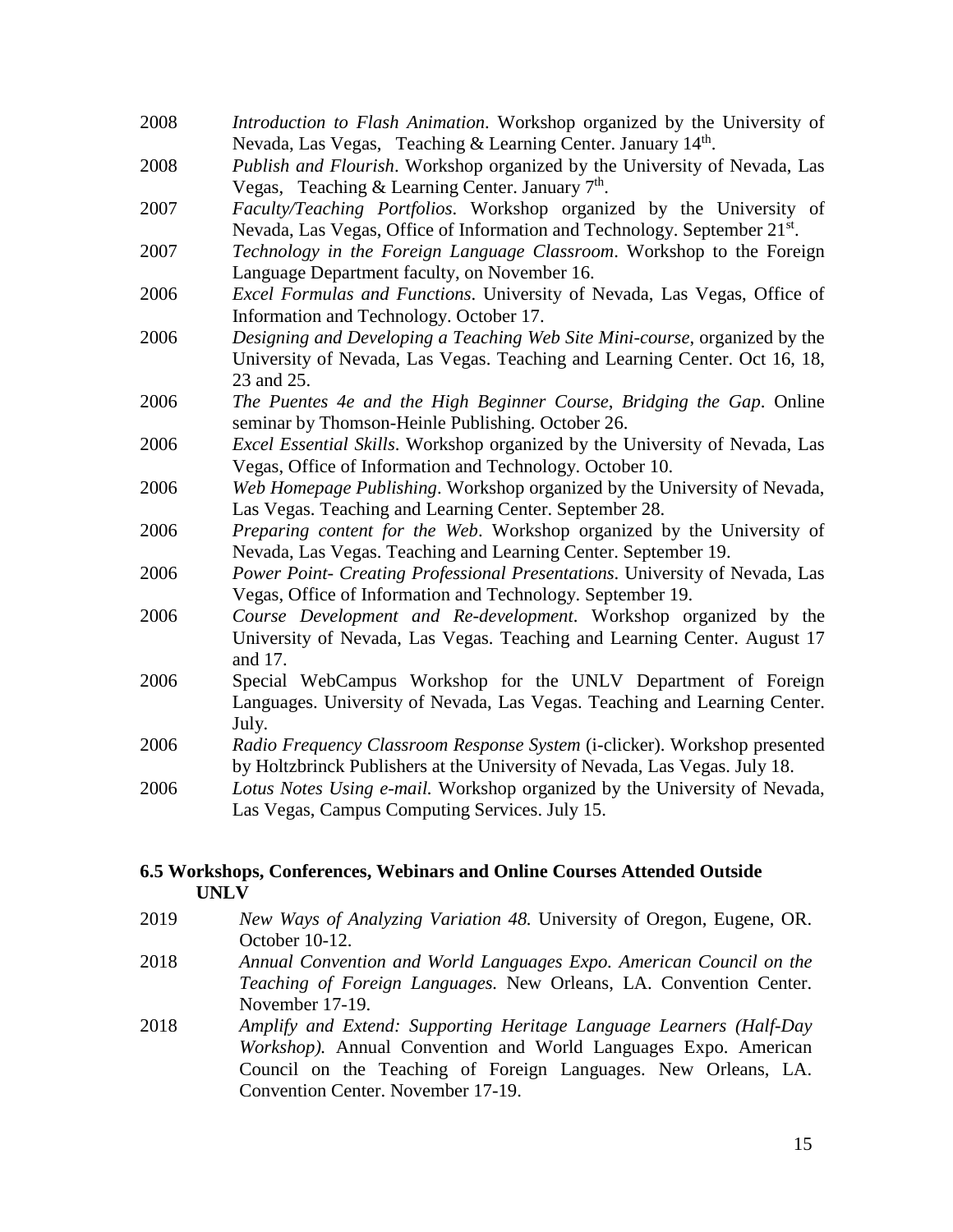- 2018 *Professional Language Association of Nevada (PLAN) Annual Conference.*  College of Southern Nevada, Charleston Campus. September 28-20, 2018*.*
- 2018 *XI Congreso de Historia de la Lengua Española.* Pontificia Universidad Católica del Perú. August 6-10.
- 2017 *Annual Convention and World Languages Expo. American Council on the Teaching of Foreign Languages.* Nashville**.** Music City Center. November 17-19.
- 2017 *Heritage Language Teaching in Action: Essential Tools and Strategies for Meeting the Needs of All Learners*. Half-day Workshop, offered by Dr. Maria Carreira (CSU) and Dr. Olga Kagan (UCLA) at the Annual Convention and World Languages Expo. American Council on the Teaching of Foreign Languages. Nashville**.** Music City Center. November 17-19.
- 2016 *Project-based Learning with Heritage Language Learners: Why, What, and How* One-day Workshop, offered by Dr. Maria Carreira (CSU) and Dr. Olga Kagan (UCLA) at the Annual Convention and World Languages Expo. American Council on the Teaching of Foreign Languages. Boston Convention and Exhibition Center, Boston, MA. November 17.
- 2016 *Annual Convention and World Languages Expo. American Council on the Teaching of Foreign Languages.* Boston Convention and Exhibition Center, Boston, MA. November 18-20.
- 2014 *Corpus Linguistics: Method, Analysis, Interpretation*. Professor Tony McEnery. Lancaster University (8 weeks). September 29-November 23.
- 2014 *Developing Language Performance in the Classroom: Intermediate to Advanced* Workshop, attended at the Annual Convention and World Languages Expo. American Council on the Teaching of Foreign Languages. San Antonio, TX. November 20.
- 2014 *Annual Convention and World Languages Expo. American Council on the Teaching of Foreign Languages*. San Antonio, TX. November 21-23.
- 2013 *Common Core Standards and the Teaching and Learning of Spanish*. Webinar offered by the AATSP / Santillana USA. May 3.
- 2012 *6th International Workshop on Spanish Sociolinguistics*. University of Arizona. April 12-14.
- 2007 *Workshop Blogs, Vlogs and Podcasting in the Foreign Language Classroom* attended at The Computer Assisted Language Instruction Consortium conference in the University of Texas, San Marcos, on May 22.
- 2007 *Revolution*. Workshop at The Computer Assisted Language Instruction Consortium conference in the University of Texas, San Marcos, on May 22.
- 2007 *The Computer Assisted Language Instruction Consortium annual conference* at the University of Texas, San Marcos, from May 24 to May 26.
- 2007 *Hispanic Linguistic Symposium* at the University of Texas, San Antonio, from Nov  $1<sup>st</sup>$  to  $4<sup>th</sup>$ .
- 2005 *Multimedia in Language Teaching Workshop Series*. Robert Henderson Language Media Service. University of Pittsburgh. Spring 2005.
- 2003 *Blackboard Training.* Organized by the Center for Instructional Development and Distance Education (CIDDE). University of Pittsburgh. Pittsburgh, Pennsylvania.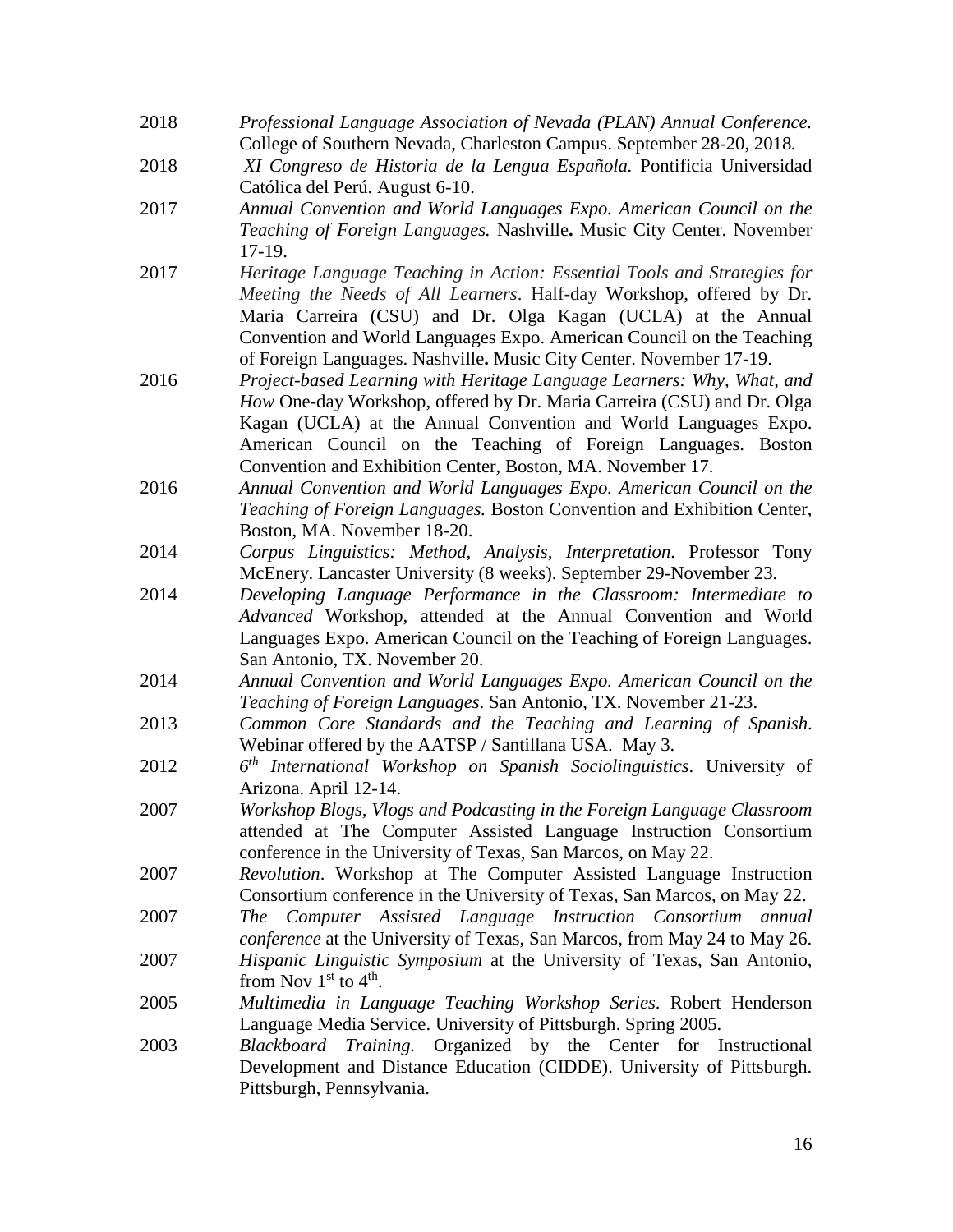| 2000 | Training workshop for instructors: Body Language (Expresión corporal).<br>Universidad de Lima, Lima, Peru.                                                                                                                                     |
|------|------------------------------------------------------------------------------------------------------------------------------------------------------------------------------------------------------------------------------------------------|
| 1998 | Training workshop for instructors: <i>Microenseñanza</i> [Microteaching].<br>Universidad de Lima, Lima, Peru.                                                                                                                                  |
| 1998 | Training workshop for instructors: MS Power Point. Universidad de Lima,<br>Lima, Peru.                                                                                                                                                         |
| 1997 | Training workshop for instructors: Diseños de Metodologías de la<br>enseñanza [Designing Teaching Methodologies]. Universidad de Lima,                                                                                                         |
| 1994 | Lima, Peru.<br>Workshop on Lingüística Aplicada: Didáctica de la gramática oracional y<br><i>textual</i> [Applied Linguistics: Didactics of Sentence and Text Grammar].<br>Faculty of Arts and Philosophy, Universidad de Buenos Aires, Buenos |
| 1994 | Aires, Argentina.<br>Workshop on Gramática generativa y enseñanza de lenguas [Generative<br>Grammar and Language Teaching. Faculty of Arts and Philosophy,<br>Universidad de Buenos Aires, Buenos Aires, Argentina.                            |
| 1994 | Workshop on <i>Linguistics and Pragmatism</i> at the Second International<br>Convention on Linguistic and Philological Research. Universidad Ricardo<br>Palma, Lima, Peru.                                                                     |
| 1999 | Second International Convention on Linguistic and Philological Research.<br>Universidad Ricardo Palma, Lima, Peru.                                                                                                                             |
| 1987 | Second International Latin American Convention on Semiotics. Universidad<br>de Rosario. Rosario, Argentina.                                                                                                                                    |

# **7. SERVICE TO THE PROFESSION AND UNLV**

# **7.1 Association Board Member**

2019-2021 President elect. Nevada Chapter. American Association of Teachers of Spanish and Portuguese.<https://www.aatsp.org/page/ChapterInfo>

# **7.2 Editorial Board Member**

2015 present Editorial Board Member. *Thesaurus*. Journal of the Instituto Caro y Cuervo, focused on Language and Literature. Colombia. <http://www.revistathesaurus.gov.co/index.php/thesaurus/about/editorialTeam>

# **7.3 Professional Affiliation**

2006 to present Latina/o Faculty Alliance. University of Nevada, Las Vegas.

# **7.4 Symposia Organizer, Panel Organizer and Session Chair**

2019-2020 Committee organizer member of the *49th Annual Meeting of the Linguistic Association of the Southwest (LASSO)* that will be hosted online on September 24-26, 2020.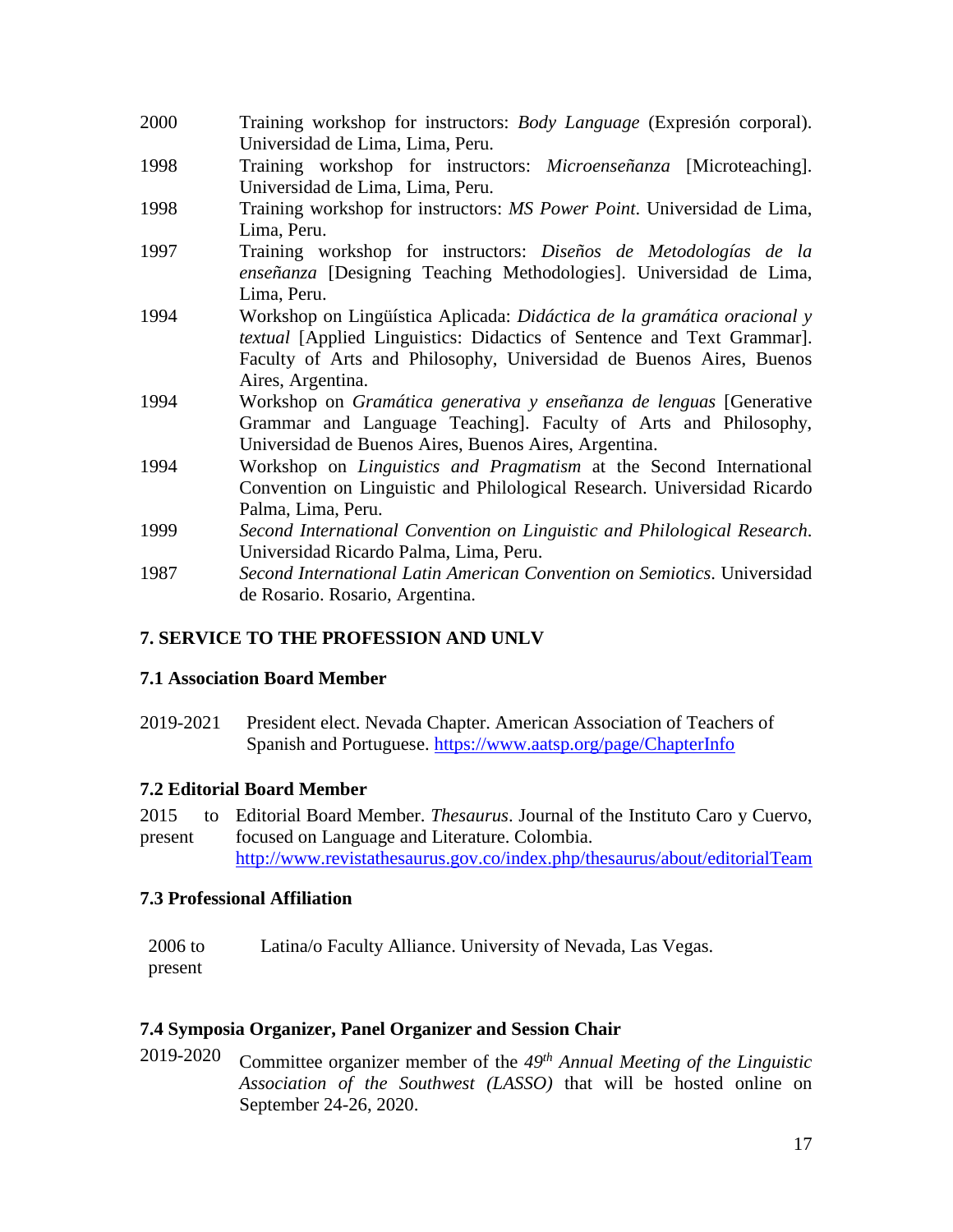| 2019 | Organizer of Dr. Luciano Martinez' (Swarthmore College) presentation An<br>Intertwined Challenge: Teaching Literature to Spanish Language Learners<br>in the class SPAN 710. Online talk. World Languages and Cultures,<br>University of Nevada, Las Vegas.                                                    |
|------|----------------------------------------------------------------------------------------------------------------------------------------------------------------------------------------------------------------------------------------------------------------------------------------------------------------|
| 2019 | Session Chair. LASPRL II 2nd Symposium on Linguistic Attitudes towards<br>Spanish, Portuguese and Related Languages. University of Massachusetts,<br>Amherst. April 12-13.                                                                                                                                     |
| 2018 | Session Chair. Hispanic Linguistics Symposium 2018. University of Texas<br>at Austin.                                                                                                                                                                                                                          |
| 2018 | Panel Organizer and co-presenter. Andean Cosmovision in Peruvian<br>Varieties of Spanish. Anna María Escobar (University of Illinois at Urbana-<br>Champaign) and I. M. Jara Yupanqui (University of Nevada, Las Vegas).<br>World Languages and Cultures. University of Nevada, Las Vegas.                     |
| 2017 | Session Chair. Linguistic Association of the Southwest 46th Annual Meeting<br>(LASSO' 17). New Mexico State University, Las Cruces, NM.                                                                                                                                                                        |
| 2017 | Session Chair. Cervantes in the Wild West: Vice and Virtue. University of<br>Nevada, Las Vegas. Nov 4                                                                                                                                                                                                          |
| 2016 | Session Chair. The 2016 Pacific Coast Council on Latin American Studies<br>(PCCLAS) Conference: "The Global Diaspora and the Diffusion of Latin<br>American Culture and Society." held at the University of Nevada, Las<br>Vegas. October 29.                                                                  |
| 2016 | Session Chair. Linguistic Association of the Southwest 45 <sup>th</sup> Annual Meeting.<br>The University of Texas at Austin. September 15-17.                                                                                                                                                                 |
| 2015 | Symposium co-organizer. First International Symposium on Amazonian<br>Spanish. Pontificia Universidad Católica del Perú. Lima November 23-24.<br>2009. Symposium co-organizer. "Language and Identity" Symposium<br>within the 53° International Congress of Americanists. Mexico D.F.,<br>Mexico. July 19-24. |
| 2009 | Session organizer. "Language and Identity" Session at the XXVIII<br>International Congress of the Latin American Studies Association. Rio de<br>Janeiro. Brazil. June 13.                                                                                                                                      |
| 2007 | Session Chair. Second session on Interfaces. Linguistic Symposium on<br>Romance Languages XXXVII organized by the University of Pittsburgh.<br>March 15-18.                                                                                                                                                    |
|      |                                                                                                                                                                                                                                                                                                                |

## **7.5 Reviewer and Editor**

- 2020 Article reviewer. Sage Open. Scholar One Manuscripts. April 2020.<br>2020 Book manuscript reviewer. Cambridge University Press. January 2020
- 2020 Book manuscript reviewer. Cambridge University Press. January 2020.
- 2020 Abstract reviewer. 10<sup>th</sup> International Workshop on Spanish Sociolinguistics. Atlanta, Georgia. April 15-18.
- 2019 Article reviewer. *Onomazéin*. Journal of Linguistics and Translation. Instituto de Letras. Pontificia Universidad Católica de Chile.
- 2019 Article reviewer. *Forma y Función*. Journal of Linguistics. Universidad Nacional de Colombia.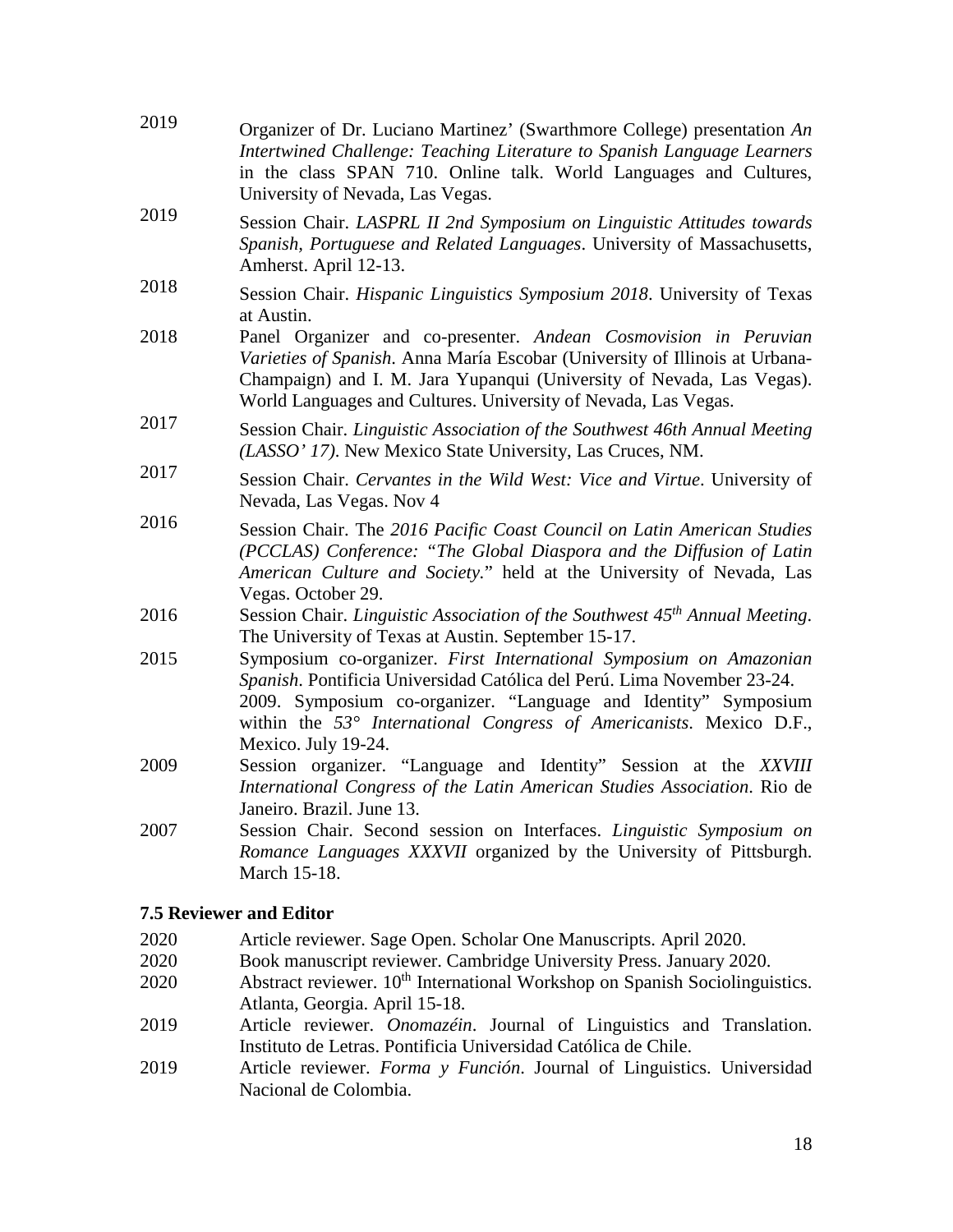- 2019 Article reviewer. *Signo y Seña*. Journal of Linguistics. Instituto de Lingüística Facultad de Filosofía y Letras. Universidad de Buenos Aires, Argentina.
- 2019 Article reviewer. *International Journal of the Linguistics Association of the Southwest* (IJLASSO).
- 2019 Article reviewer. *Studies in Hispanic and Lusophone Linguistics*. Journal published by De Gruyter Mouton.
- 2017 Helmut Esau Prize. Reviewer of graduate student papers. *Linguistic Association of the Southwest.*
- 2017 Abstract reviewer. *Linguistic Association of the Southwest 45th Annual Meeting*. The University of Texas at Austin. September.
- 2016 Abstract reviewer. *Linguistic Association of the Southwest 45th Annual Meeting*. The University of Texas at Austin. September.
- 2016 Article reviewer. *Signo y Seña*. Journal of the Facultad de Filología y Letras, focused on language and literature. Buenos Aires, Argentina
- 2015 Article reviewer. *Thesaurus*. Journal of the Instituto Caro y Cuervo, focused on Language and Literature. Colombia.
- 2015 Book chapter reviewer. Book title: *Multidisciplinary Approaches to Bilingualism in the Hispanic and Lusophone World*, edited by Kate Bellamy, Michael Child, Paz González González, Antje Muntendam and M. Carmen Parafita Couto. John Benjamins.
- 2015 Book chapter reviewer. Book title: *Subject Pronoun Expression in Spanish: A Cross-dialectal Perspective*, edited by Ana Maria Carvalho, Rafael Orozco and Naomi Lapidus-Shin. Georgetown University Press.
- 2013-2014 Article reviewer. Spanish in Context journal.
- 2010 Article reviewer. *SIGNOS ELE* Journal, focused on the teaching of Spanish as a second language. Universidad del Salvador. Buenos Aires, Argentina. <http://www.salvador.edu.ar/sitio/signosele/index.html>
- 2009 Abstract Reviewer. *5th International Workshop of Spanish Sociolinguistics* held April 9-10, 2010 at North Carolina State University.
- 2008 Editor. Editorial Title: "Languages, Cultural Contact and the Role of Education". *Academic Exchange Quarterly*, Winter 2008, Vol 12, Issue 4.
- 2003 Editor. *Osamayor Graduate Student Journal.* Department of Hispanic Languages and Literatures. University of Pittsburgh, Pittsburgh, Pennsylvania.

# **7.6 Consultant**

- 1998 Language consultant. Teacher training and material preparation for the *Primer Curso de Lingüística para los Pueblos Indígenas del Oriente Boliviano* [First Linguistics Course for Indigenous People from Eastern Bolivia], organized by the Indigenous Confederation of Eastern Bolivia (Confederación Indígena del Oriente Boliviano- CIDOB) and the Ethnic Affairs Secretariat (Secretaría de Asuntos Etnicos-SAE), Trinidad, Bolivia
- 1993 Language consultant. *Curso de Capacitación para microempresarios* [Training Course for Small Business]. Promotion and Development Center (Centro de Promoción y Desarrollo, DESCO), Lima, Peru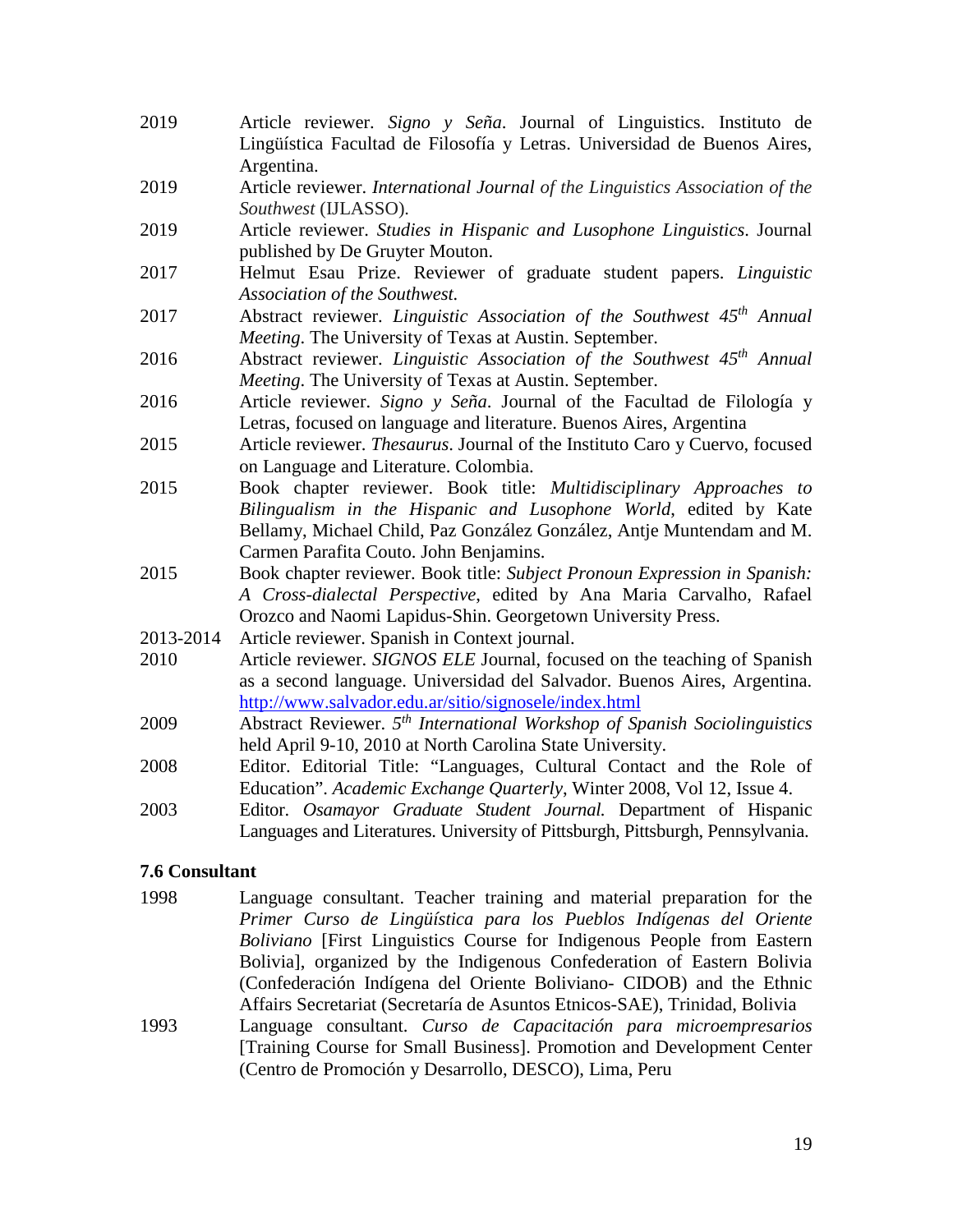# **7.7 Committees**

# **M.A. Committees**

2020. Miriam Toraya. Department of World Languages and Cultures (Chair)

2020. Gvidon Stamboltsyan. Department of World Languages and Cultures

2019. Victoria Pine. Department of World Languages and Cultures

2019. Manuel Rodríguez. Department of World Languages and Cultures

2015. Krystal Jackson. Department of World Languages and Cultures

2014. Courtney Cannon. Department of World Languages and Cultures

2014. Sarah Carey. Department of World Languages and Cultures

2013. Sandra Hernández. Department of World Languages and Cultures

2013. Mauricio Arboleda. Department of Foreign Languages.

2012. Lorena Pike. Department of Foreign Languages.

2012. Damien Daher. Department of Foreign Languages.

2011. Anthony Troche. Department of Foreign Languages.

2009. Jared Olsen. Department of Foreign Languages.

2009. Sandra Cohen. Department of Foreign Languages.

# **BA Committees**

- 2018-2019. Committee Chair. Honors student: Natalie Martinez. University of Nevada, Las Vegas.
- 2008. Project Reader. Honors student: Erin Smith. University of Nevada, Las Vegas.

2007. Capstone Project Reader. Student: Robyn Verhagen. University Studies. University of Nevada, Las Vegas.

# **Appointed University Service: University**

- 2018-2019 Member. Graduate College: Top Tier Recruitment, Retention, Progression and Completion Committee. University of Nevada, Las Vegas.
- 2016-2019. Graduate Coordinator. World Language and Cultures Department. University of Nevada, Las Vegas. Duties include attending trainings, workshops and webinars, advising graduate students, organizing activities for recruiting new students, helping students to form their committees, contacting Graduate Representatives, organizing final examinations, supervising the submission of the required forms for graduation, coordinating culminating experiences, writing annual assessments and assessment plan, participating in Graduate Council sessions, writing reports, organizing meetings with students and meetings with faculty, writing minutes, among other activities organized by the Graduate college.
- 2016-2018. Member. Professional Development Committee. Graduate College. University of Nevada, Las Vegas.
- 2015-2018 Member. University Travel Funds Committee. University of Nevada, Las Vegas.
- 2008 Spanish translator. Institute for Security Studies on a State of Nevada. University of Nevada, Las Vegas

# **Appointed University Service: College**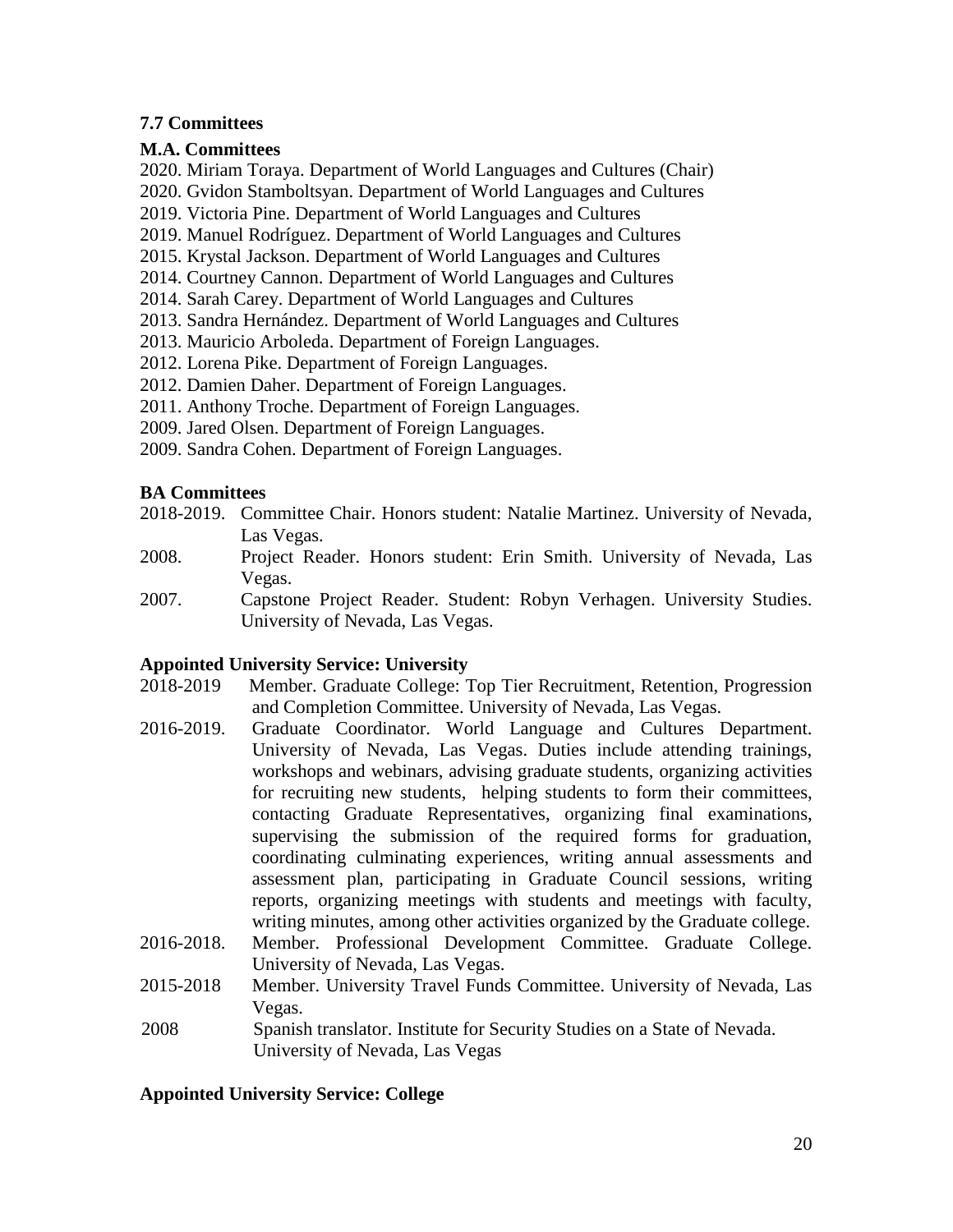- 2019 Member. Outstanding Dissertation, Thesis, and Graduate Student Teaching Award. COLA Committee.
- 2018 Member. Outstanding Dissertation, Thesis, and Graduate Student Teaching Award. COLA Committee.
- 2017-2018. Member. COLA Diversity Committee.
- 2013-2018 Member. COLA Faculty Diversity Award Committee.
- 2016 Member. Outstanding Dissertation, Thesis, and Graduate Student Teaching Award. COLA Committee.

# **Elected Professional Position: College**

- 2012-2014. Member. Course and Curriculum Committee. University of Nevada, Las Vegas. College of Liberal Arts (Fall 2012-Spring 2014)
- 2010-2012. Member. Financial Aid Committee. University of Nevada, Las Vegas. College of Liberal Arts.

# **University Service: College Level**

2012 Diversity Retreat. Office of Diversity Initiatives. University of Nevada, Las Vegas 2011 Women Faculty and Faculty of Color Focus Group. Office of Diversity Initiatives. University of Nevada, Las Vegas

# **University Service: Department Level**

## **Committees**

| 2018-2019 | Member. Merit Committee. Department of World Languages and<br>Cultures. |
|-----------|-------------------------------------------------------------------------|
| 2010-2019 | Member. Career and Intellectual Development Committee. Department       |
|           | of World Languages and Cultures.                                        |
| 2017-2019 | Member. Personnel Committee. Department of World Languages and          |
|           | Cultures.                                                               |
| 2017      | Member. Search Committee: Visiting Assistant Professor of Chinese.      |
|           | Department of World Languages and Cultures.                             |
| 2015-2016 | Chair. Search Committee: Full Professor/Chair. Department of World      |
|           | Languages and Cultures. University of Nevada, Las Vegas. 2014           |
|           | Member. Department of World Languages and Cultures. Assessment          |
|           | Committee. University of Nevada, Las Vegas.                             |
| 2014      | Member. Department of World Languages and Cultures. Promotion and       |
|           | Tenure Committee, University of Nevada, Las Vegas.                      |
| 2013-2014 | Member. Department of World Languages and Cultures Merit                |
|           | Committee, University of Nevada, Las Vegas.                             |
| 2013      | Member. Spanish Search Committee at the Faculty-in-Residence Level.     |
|           | Spanish for the Professions. University of Nevada, Las Vegas.           |
|           | Department of World Languages and Cultures.                             |
|           |                                                                         |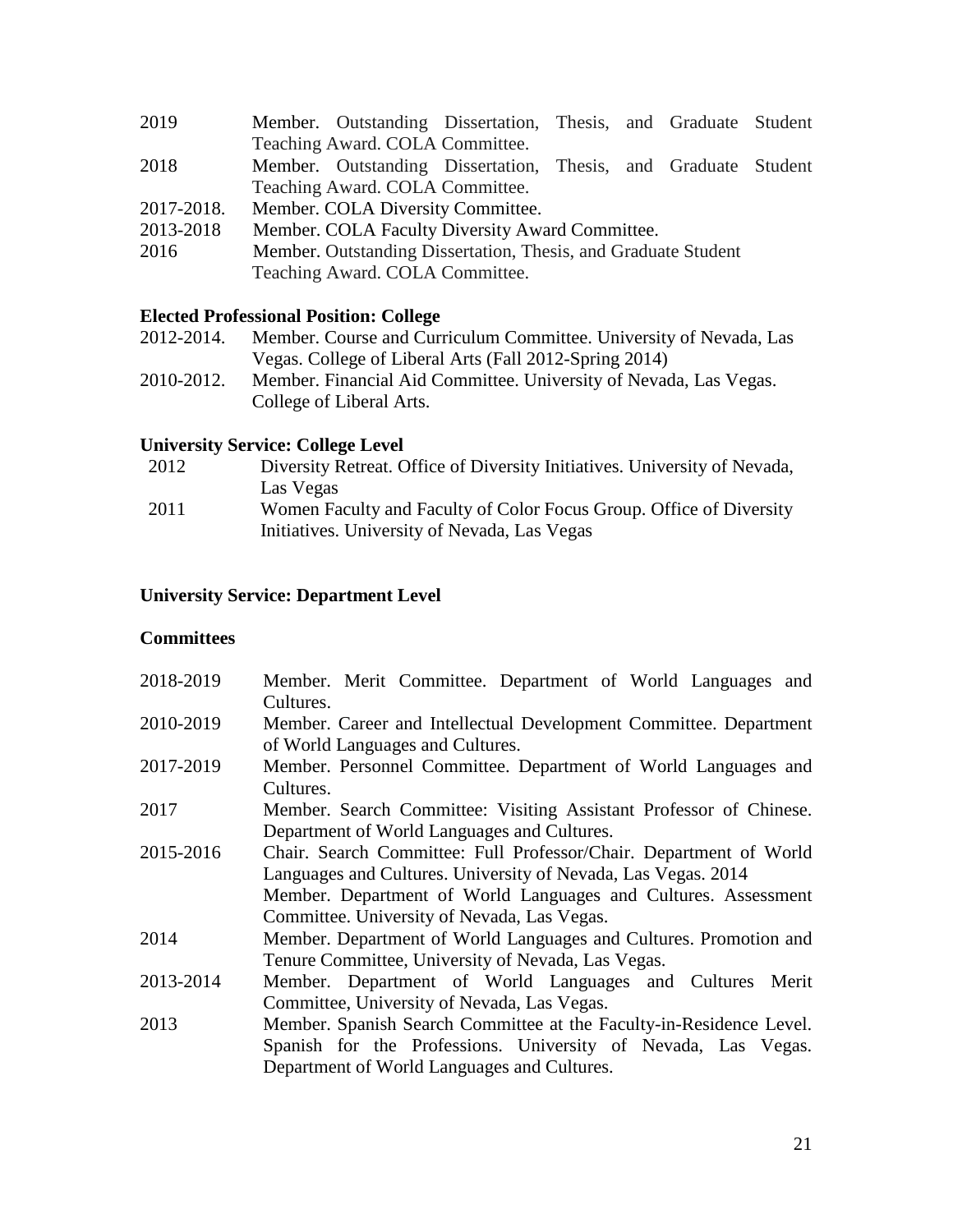| 2013         | Member. Spanish Search Committee at the Faculty-in-Residence Level.<br>Translation and Interpretation. University of Nevada, Las Vegas. |
|--------------|-----------------------------------------------------------------------------------------------------------------------------------------|
|              | Department of World Languages and Cultures.                                                                                             |
| 2013.        | Listening-to-the-Departments<br>Ad-Hoc<br>Committee.<br>Member.<br>$\mathbf{I}$                                                         |
|              | Department of World Languages and Cultures.                                                                                             |
| 2016-current | Member. M.A. Program Committee. University of Nevada, Las Vegas.                                                                        |
|              | World Languages and Cultures.                                                                                                           |
| 2012         | Member. Spanish Search Committee at the Visiting Professor Level.                                                                       |
|              | University of Nevada, Las Vegas. Department of Foreign Languages.                                                                       |
| 2011         | Member. Listening-to-the-Departments Committee. University of                                                                           |
|              | Nevada, Las Vegas.                                                                                                                      |
| 2011         | Member. Spanish Search Committee at the Visiting Professor Level.                                                                       |
|              | University of Nevada, Las Vegas. Department of Foreign Languages.                                                                       |
| 2010-2011    | Member. Faculty Awards Committee. University of Nevada, Las Vegas.                                                                      |
|              | Foreign Languages Department.                                                                                                           |
| 2010         | Member. Travel Committee. University of Nevada, Las Vegas. Foreign                                                                      |
|              | Languages Department.                                                                                                                   |
| 2007-2013    | Member. Technology Committee. University of Nevada, Las Vegas.                                                                          |
|              | Foreign Languages Department.                                                                                                           |
| 2009         | Member. Bylaws Committee. Duties included attending meetings to                                                                         |
|              | revise the FOL Bylaws.                                                                                                                  |
| 2008         | Member. Foreign Languages Department Merit Committee member,                                                                            |
|              | University of Nevada, Las Vegas.                                                                                                        |
| 2007-2008    | Member. Spanish Search Committee at the Associate Level. University                                                                     |
|              | of Nevada, Las Vegas. Foreign Languages Department.                                                                                     |
| 2006-2007    | Member. Spanish Search Committee at the Associate Level. University                                                                     |
|              | of Nevada, Las Vegas. Department of Foreign Languages.                                                                                  |
| 2006-2007    | Member. Major/M.A. Ad-hoc working group.                                                                                                |
| 2006         | Member. Restructuring the Spanish Basic Program Committee.                                                                              |
|              | University of Nevada, Las Vegas. Department of Foreign Languages.                                                                       |
| 2006-2007    | Member. Awards Committee. University of Nevada, Las Vegas.                                                                              |
|              | Department of Foreign Languages.                                                                                                        |

# **7.8 Other Service: Departmental and College Representative at the:**

- 2020 Judge at the 22nd Annual Graduate & Professional Student Research Forum. Presentation session, on February 29.
- 2020 Attendance to the open house and escort candidate to the Dean's office, as part of the French search at the FIR level, on February 18 and 25.
- 2019 Graduate Slam judge, Graduate College, on October 28.
- 2019 M.A. in Hispanic Studies Open House. Department of World Languages and Cultures, September 6.
- 2019 Honors Reception. Department of World Languages and Cultures, May 2
- 2019 UNLV Achievement Ceremony, April 29.
- 2019 Honors Convocation. College of Liberal Arts, April 18.
- 2019 Judge at the 21st Annual Graduate & Professional Student Research Forum.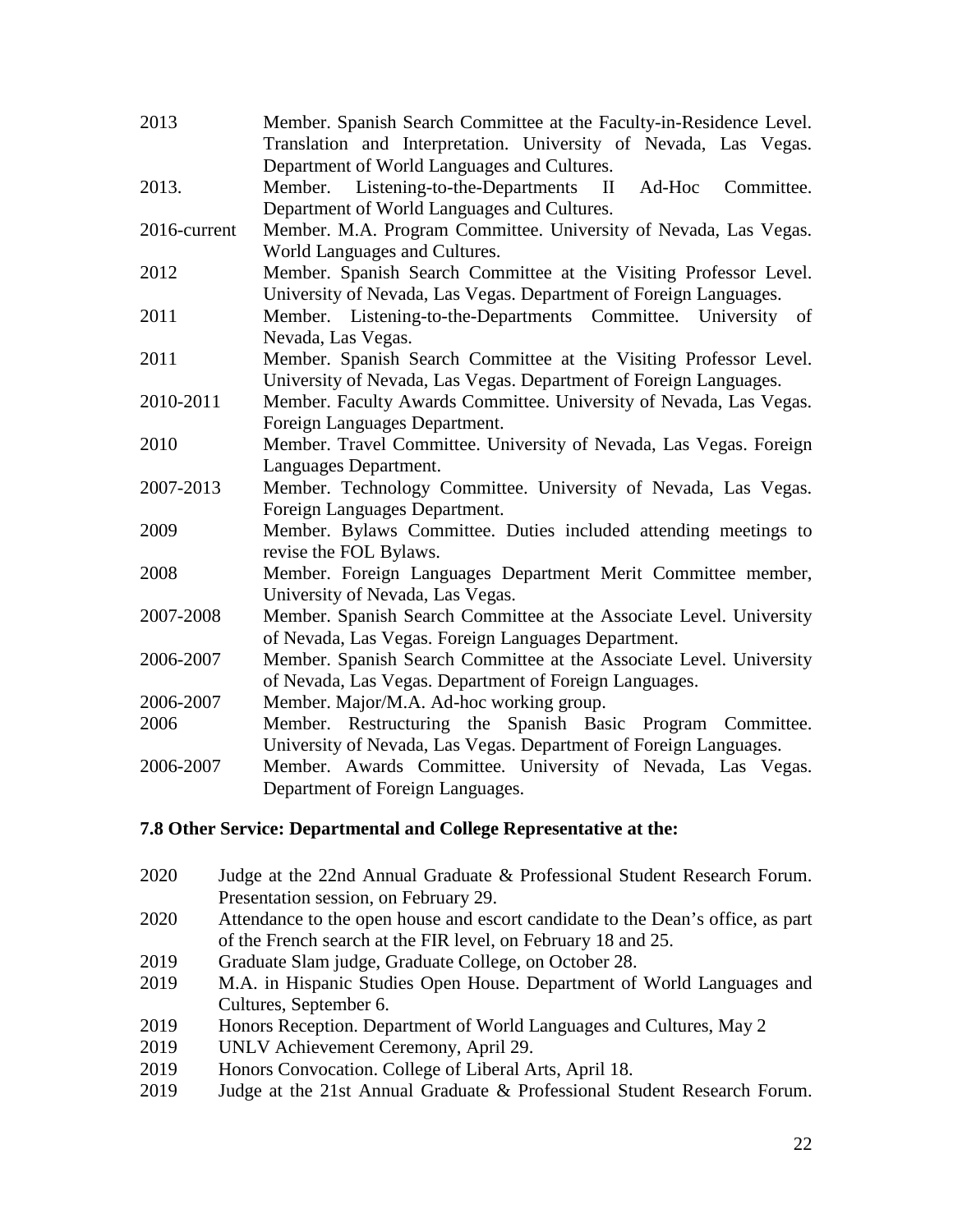Presentation session, on February 23.

- UNLV 2019 Latino/a Graduation. Spring.
- UNLV Spring Commencement.
- Graduate Slam judge, on Monday, October 30.
- R2PC Fall 2018 workshop, September 21.
- UNLV 2018 Latino/a Graduation Celebration, May 10.
- UNLV Fall Commencement.
- 2018 Judge at the  $20<sup>th</sup>$  Annual Graduate & Professional Student Research Forum. Poster session, on February 3.
- WLC Departmental Student Honors Reception, Spring 2018.
- UNLV Spring Commencement.
- UNLV Fall Commencement.
- New Graduate Assistant Orientation.
- Graduate Slam judge, on November 1,
- WLC Departmental Student Honors Reception, Spring 2017.
- All Grad Faculty Club Reception, on September 8.
- New Graduate Assistant Orientation, on September 4.
- WLC Departmental Student Honors Reception, on April 28.
- UNLV Spring Commencement.
- UNLV Fall Commencement.
- Graduate Slam judge, on November.
- MA in Hispanic Studies Reception, on September 24.
- UNLV Fall Commencement.
- Gullo Scholarship and Graduate Student Reception, on September 25.
- MA in Hispanic Studies Reception, on April 24.
- UNLV Spring Commencement.
- UNLV Fall Commencement.
- Gullo Scholarship Reception, Fall 2013.
- Latino/a Faculty Alliance Welcome reception on September 6.
- College of Liberal Arts New Student Orientation on August 23.
- UNLV Spring Commencement.
- UNLV Fall Commencement.
- College of Liberal Arts New Student Orientation on August 24.
- UNLV Spring Commencement.
- UNLV Fall Commencement.
- 2011 College of Liberal Arts New Student Orientation on August 26.
- UNLV Spring Commencement.
- UNLV Fall Commencement.
- International Education week on November 17.
- Graduate School Recruitment Fair on March 4.
- Major Exploration Fair on October 8.
- UNLV Fall Commencement.
- International Education week on November 13.
- Graduate Fair on November 7.
- Major Exploration Fair on October 4.
- Hispanic Academic Achievement Awards organized by the Office of the